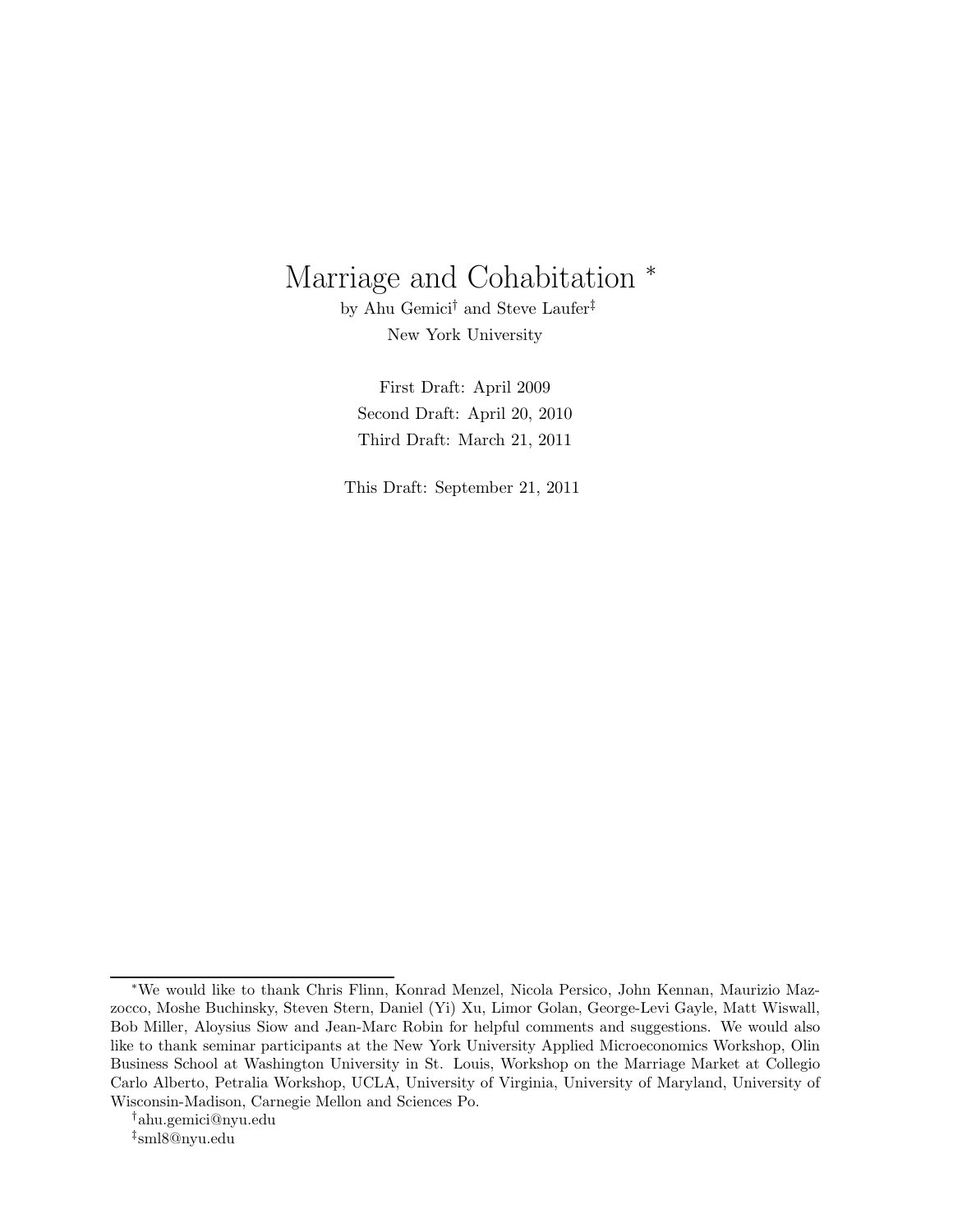#### Abstract

Despite the large occurrence of cohabitation and its strong link to important behavioral outcomes, it has received little attention in the literature. We use data from the Panel Study of Income Dynamics to document the labor supply, housework hours, and fertility patterns of cohabiting partners. The data suggests that in comparison to marriage, cohabitation is associated with a lower degree of household specialization, higher relationship instability, and greater degree of positive assortative mating. We develop and estimate a dynamic model of household formation and dissolution, fertility and labor supply and use the estimated model to perform policy experiments that investigate the welfare implications of different institutional arrangements regarding divorce regulations. In a dynamic model of the household with limited commitment, marriage leads to equilibrium outcomes that are closer to the efficient allocation when there are gains from specialization. On the other hand, cohabitation enables partners to insure themselves against uncertainty regarding the match quality of the relationship. Each match has different gains from either living arrangement, depending on their observable characteristics, and match quality. Cohabitation provides a tradeoff between the advantages and disadvantages of getting married and remaining single. We use the estimated model to assess the welfare implications of inefficiencies that may arise in co-residential relationships due to lack of commitment.

JEL Classification Code: J12, J16, J31, J61 Keywords: Cohabitation, Living Arrangements, Household Labor Supply, Divorce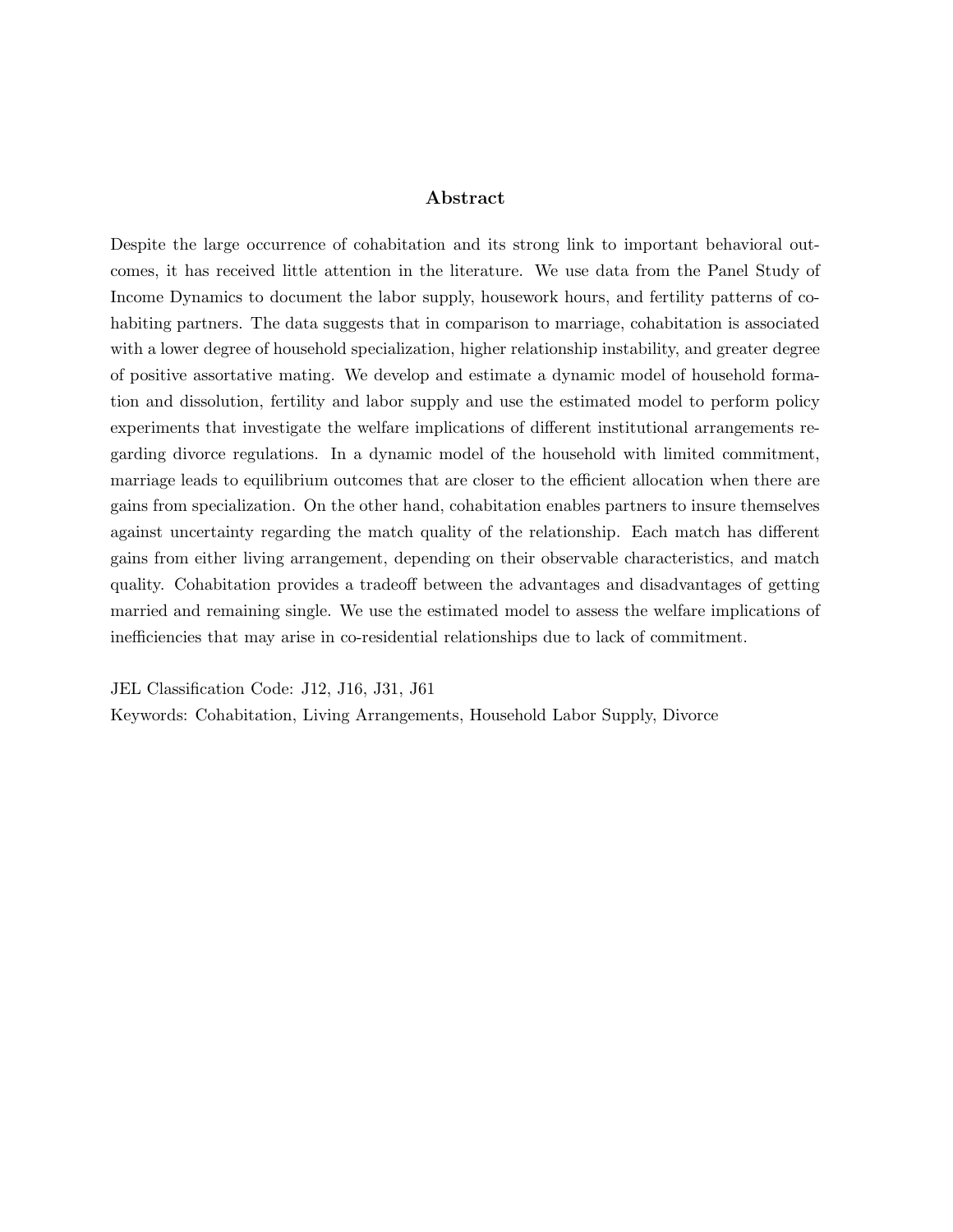### 1 Introduction

The number of unmarried couples living together has increased significantly between 1960 and 2000. Today, there are 9.7 million Americans living with an unmarried different-sex partner. More importantly, empirical evidence from the Panel Study of Income Dynamics shows that marital stability, labor supply, and fertility of men and women differ considerably by whether they are cohabiting or legally married. This suggests that cohabitation constitutes a separate state of union compared to marriage, either in terms of the different characteristics of couples who choose to cohabit, or as a different institutional framework that changes the way in which partners interact.

Using the Panel Study of Income Dynamics, we find that in comparison to marriage, cohabitation is associated with a lower degree of household specialization, higher relationship instability and higher degree of positive assortative mating. In other words, married women work less than single women, but the difference between cohabiting women and single women's labor supply is statistically insignificant. A similar analysis for men reveals that both cohabiting and married men tend to work more than single men, with married men working more than those cohabiting. Patterns of marital sorting are quite different for cohabiting unions compared to married unions. For example, in cohabiting unions correlation between the labor incomes of partners is much higher, compared to partners in married unions.<sup>1</sup>

There are significant differences in the legal regulations unmarried cohabitants and married couples face in the United States. A major goal of family law is the protection of parties who have entered into long-term relationships of dependence and interdependence - both economic and noneconomic - and of their children. The law extends a variety of benefits to and imposes obligations upon couples in the officially sanctioned unions called marriage. These rights include the rights of partners against one another, such as remedies upon dissolution and inheritance, as well as the rights against third parties - such as state benefits, tort claims, health related benefits, and rights concerning children. In the United States, most of these marriage rights and benefits do not apply to unmarried cohabitants.<sup>2</sup> Due to lack of such benefits and protections,

 $1<sup>1</sup>A$  detailed exposition of these empirical facts including the controls included in these analyses can be found in the data section.

<sup>2</sup>There is a wide variety of ways state legal systems in the United States treat cohabitation. The different approaches range from one extreme where cohabitants have no rights against one another or against third parties, to the other extreme, where cohabitants are treated as though they were married under state law. In Oregon, Washington, Nevada and California, a domestic partnership is almost equivalent to marriage. Within the last 3 decades, some states have adopted, either by case law or statute, a variety of protections for cohabitants. However, in general, the remedies offered to cohabitants in the United States are very limited in comparison to other countries. Moreover, even in states where marriage rights are fully extended to cohabiting partners, the laws allowing for domestic partners to obtain dissolutions, legal separations and annulments is new. There are many things that are still uncertain regarding property, custody and tax issues.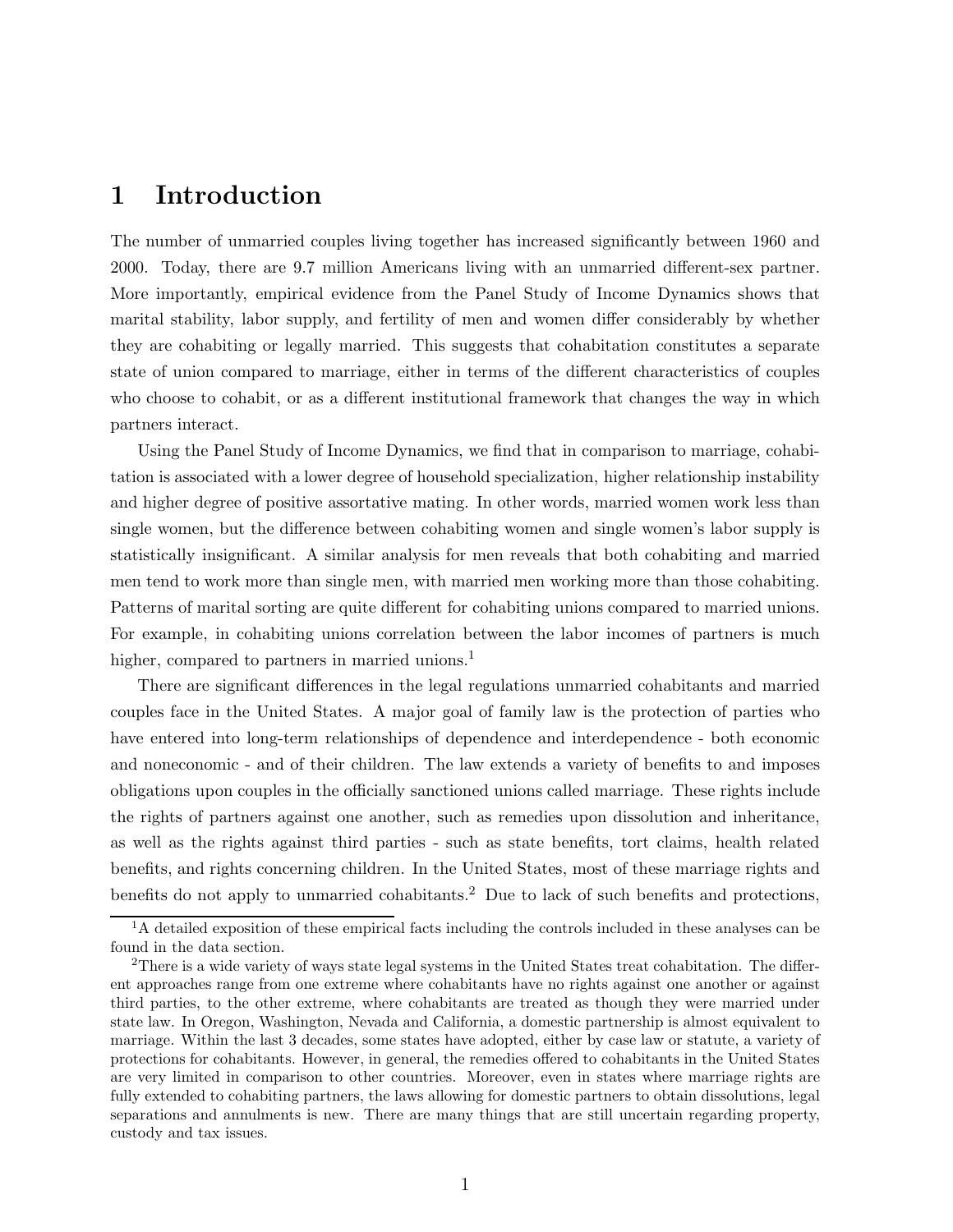unmarried partners are rendered vulnerable especially if the relationship ends. In many states in the US, the law of cohabitants' rights is mostly not adequate to protect the dependencies arising from long-term cohabitation or to compensate for the contributions made by either of the parties, especially the one who serves as a homemaker during the course of the relationship.

The current debate in the United States regarding family laws is whether the legal system should extend some or all of the protections inherent in marriage to unmarried cohabiting partners whose living arrangements are functionally similar to it. The relevant question for this debate is: What are the welfare implications of extending protections inherent in marriage to unmarried cohabiting partners? One of the goals of this paper is to address this question. In this paper, we assess the implications of family laws, such as regulations regarding divorce or dissolution of a cohabiting household, on intra-household allocation, fertility, household formation and dissolution patterns. In order to do this, we develop and estimate a dynamic model of household formation and dissolution, fertility and labor supply and use the estimated model to perform policy experiments that investigate the welfare implications of different institutional arrangements regarding family laws that govern dissolution of cohabiting relationships or marriages.

In this paper, the main distinction that we will emphasize is that unmarried cohabitants do not need to follow strict procedures to dissolve their living arrangements, whereas married couples  $do.<sup>3</sup>$  This feature of cohabitation enables partners to take advantage of the benefits of living together, without the commitment that legal marriage requires. For example, Brien,Lillard and Stern (2006) show that the lower cost of separation makes co-residential relationships attractive for couples, as it gives the opportunity to hedge against future bad shocks to the relationship quality while taking advantage of benefits of living together such as joint consumption of a public good, returns to specialization, and children. However, the lack of commitment in a cohabiting relationship relative to marriage has disadvantages, as the increased chance of dissolution may prevent the couple from fully realizing some of these benefits.

In the model, in each period a single individual meets a potential partner with an exogenous probability and decides whether he/she is going to continue being single, start cohabiting with the partner, or get married. In addition to their relationship, the agents choose in each period how to divide their time between housework, labor market work and leisure, and whether to have children or not. Working at a given period increases an individual's human capital, and hence future wages. The presence of children increases the marginal utility of the public good and therefore increase the relationship surplus. Agents face uncertainty regarding their earnings,

<sup>&</sup>lt;sup>3</sup>There are other legal differences between marriage and cohabitation that we will not consider in this paper, but that are nevertheless important. These involve the rights of partners against one another, such as remedies upon dissolution and inheritance, as well as the rights against third parties - such as state benefits, tort claims, health related benefits, and rights concerning children. Most of these rights have the purpose of recognizing the contribution of one partner to the property of the other upon dissolution.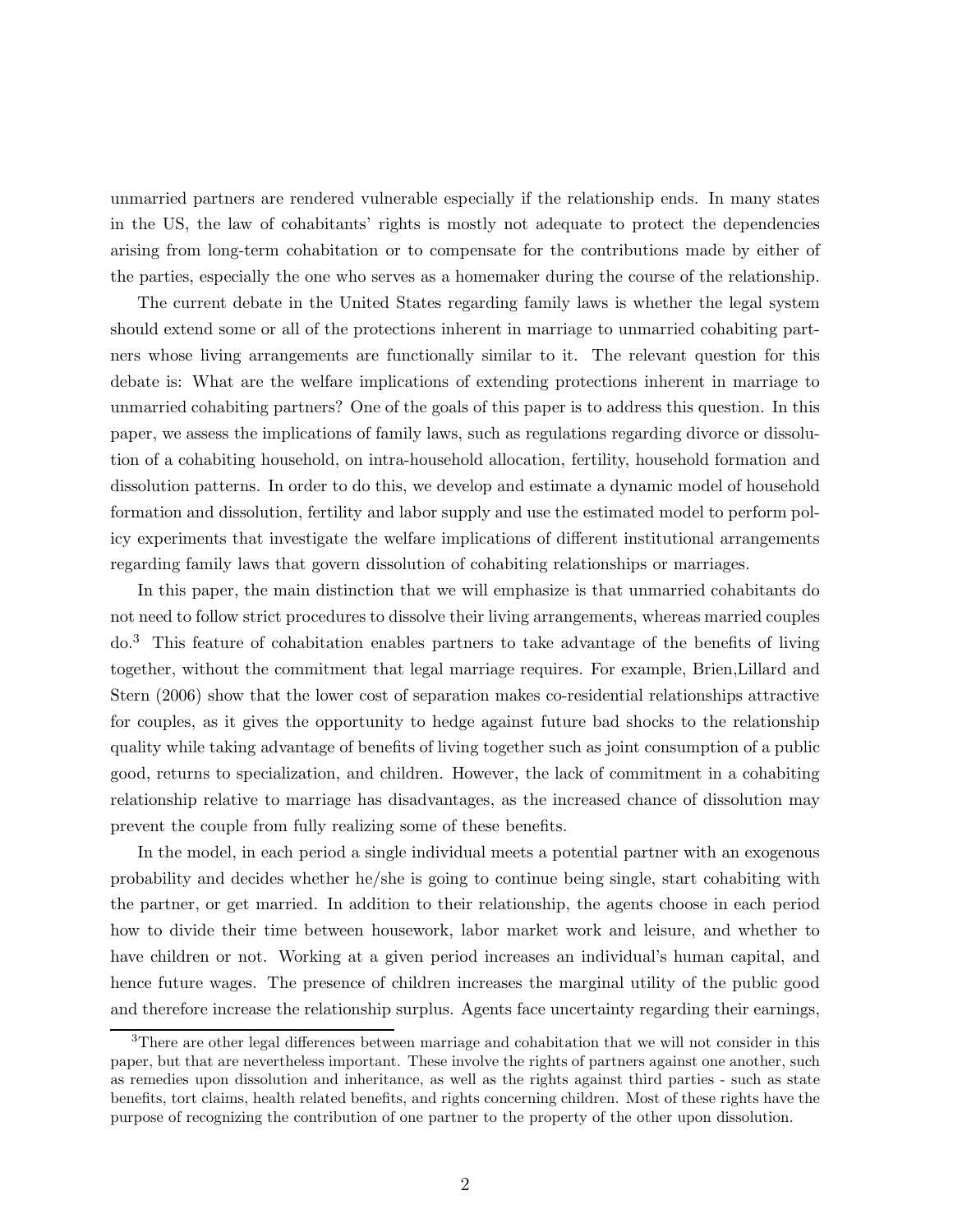their match quality if they are in a relationship, and whether they will have children. In order to characterize the allocations chosen by married/cohabiting individuals, we employ the collective household model in a dynamic framework with no commitment so that couples cooperate but they are unable to commit to future allocations as in Mazzocco and Yamaguchi (2007). For the couple's problem, we make the assumption that the outcomes to the household's allocation problem are constrained efficient so that the solution to the couple's problem is obtained by using a Pareto problem with participation constraints. Due to lack of commitment, the share of the total household resources that a partner receives is subject to change depending on his/her outside option each period. In addition, the partners are not able to commit to not separate in the future, and face uncertainty regarding future marital instability. This gives rise to inefficiencies within the relationship since (1) Household members cannot contract over transfers to be made in the future periods of the relationship, (2) Household members cannot make conditional transfers for future separation states. The potential for inefficiencies is higher for higher levels of probability of separation. Holding everything else constant, this probability is higher for a cohabiting couple as their cost of separation is lower. The size of the efficiency concerns depend on the home production technology and preferences.

In the model, the gains from living together are: (1) Joint consumption of a public good, (2) Specialization in home production and market work, (3) A match-specific benefit, which is observable to the partners, but is subject to change as the relationship progresses and (4) Children. The extent to which each of these gains are realized depends on whether the couple chooses to cohabit or get married. The tradeoff that the couple faces in making this choice is as follows. Cohabitation allows the partners to benefit from living together, without the requirement to face legal separation costs in the event of negative match specific shocks. Marriage makes future separation more costly, and this enables the agents to fully specialize. This also has implications on the degree of positive assortative mating for cohabiting unions in comparison to marital unions. This is because the substitution possibilities in the time inputs of the spouses in the household production function translates into different mating patterns depending on the degree of commitment. In this case, patterns of marital sorting observed in the data are strongly linked to the intra-household decision process, as in Del Boca and Flinn (2006). This paper is also closely linked to Greenwood and Guner (2008) who look at the role of technological progress on marriage and labor market outcomes since World War II.

We are interested in the welfare implications of partners' inability to make binding agreements. Inefficiencies may arise in relationships due to lack of access to a commitment technology.<sup>4</sup> However, more importantly, individuals can choose the degree of commitment they have access

<sup>4</sup>Lundberg and Pollak (2001) conduct a detailed analysis of inefficiencies that may arise in marriage, due to lack of commitment.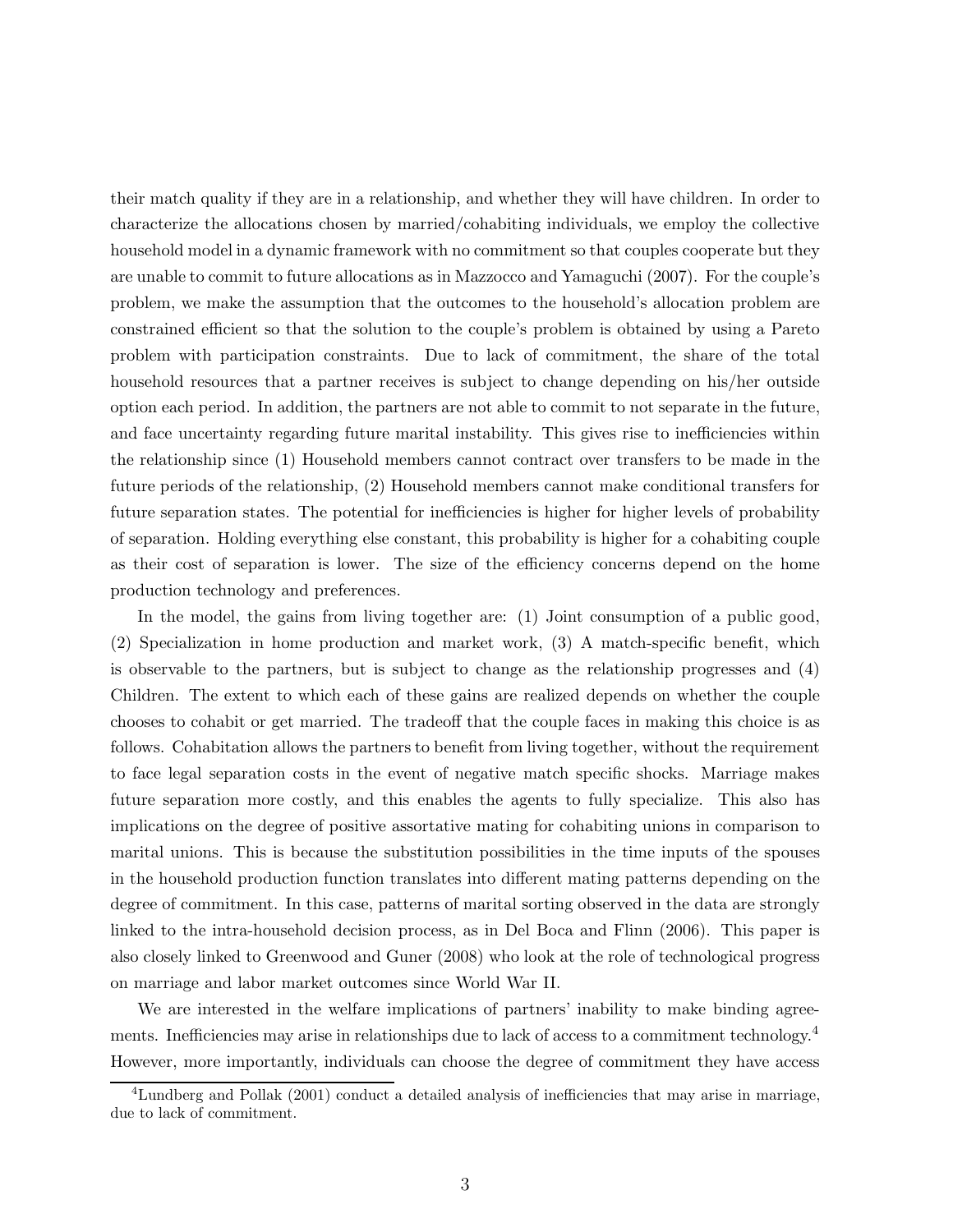to in their relationship, through choosing between marriage and cohabitation. These choices depend on their observable and unobservable characteristics, the characteristics of their potential matches, the quality of their match, as well as preferences and the home production technology. In this paper, we develop a framework that allows us to control for such selectivity into different living arrangements (marriage, cohabitation, remaining single).

We structurally estimate the model using data from the Panel Study of Income Dynamics (PSID), which have detailed information on relationship and wage histories, as well as labor market and housework hours of partners. The model is estimated by simulated method of moments, which minimizes a weighted average distance between a set of sample moments and moments simulated from the model.

The parameter estimates show that men and women have substantial comparative advantage in the labor market and at home. Men on average have higher wage offers and women have higher level of productivity at home. Moreover, the estimates of the home production technology show that the housework hours of men and women are close substitutes. Hence, the estimated model shows that there are large gains from specialization. The estimates of the match quality process shows that there is persistence in match quality, but that couples face a substantial amount of risk in their match quality. These features of the model show that there is a tradeoff between cohabitation and marriage, and the extent to which they compare to each other depend on the couple's initial match quality draw and their labor market opportunities.

We use the estimated model to conduct two policy experiments. In Experiment I, we increase the cost of divorce. Marriage rates go down and cohabitation rates increase. The higher divorce costs lead to a higher degree of specialization in the household and higher fertility rates. In Experiment II, we equate the separation costs of cohabitant and married households. We find that cohabitation rates fall to 0, as an equal separation cost leads to cohabitation having no advantage over marriage. However, the overall proportion of couples getting together does not change. Due to the fact that the option to take advantage of the benefits of living together without committing is taken away in this experiment, the the discounted value of expected lifetime utility decreases, but very slightly. This is the case especially for those couples for whom getting together is optimal, but who nevertheless have lower match quality values.

This paper contributes to a growing literature in economics and demography on marriage and cohabitation in relation to household formation, dissolution and labor supply. Brien, Lillard and Stern (2006) study cohabitation decisions and find that individuals cohabit in order to learn about their potential partners and hedge against future bad relationship specific shocks. Choo and Siow (2005) investigate marriage and cohabitation behavior in Canada. Blau and van der Klaauw (2006) investigate the effect of labor market and policy variables on the family structure experience of children. Blau and van der Klaauw (2010) analyze the determinants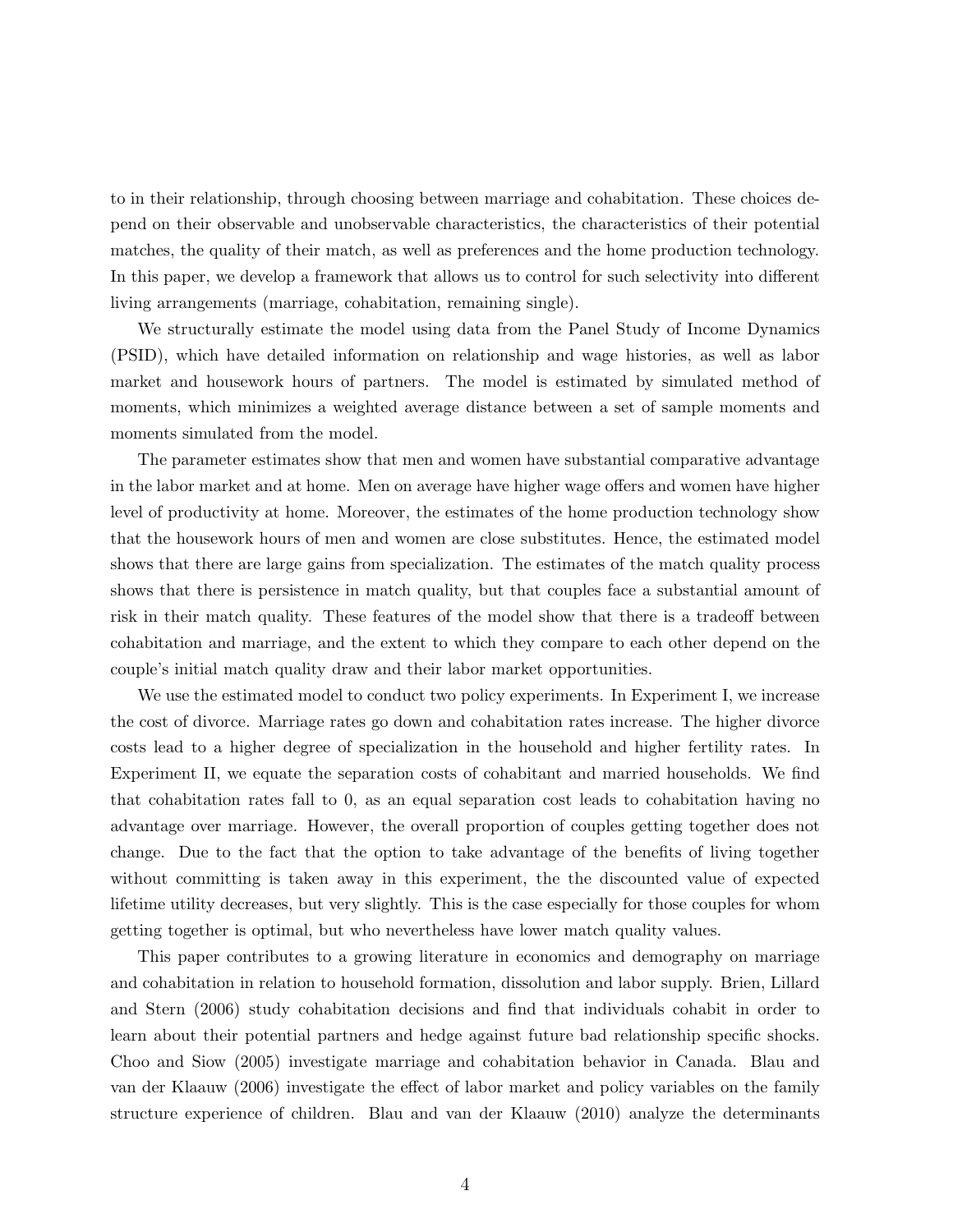of family structure. Light and Omori (2008) use NLSY 1979 data to analyze the economic determinants of marriage, cohabitation and divorce, and Light (2004) investigates the effect of marriage and cohabitation on total family income. Reinhold (2007) investigates the relationship between premarital cohabitation and subsequent marital instability, and more importantly, how this relationship has changed significantly over time. Greenwood and Guner (2008) look at the role of technological progress on marriage and labor market outcomes since World War II. Chade and Ventura (2004) analyze the equilibrium and welfare effects of income taxation on marital decisions, and allow for the possibility of cohabitation as an alternative to marriage, but they do not model labor supply or fertility decisions. Jacquemet and Robin (2011) non-parametrically estimate a search-matching model of the marriage market and household labor supply.

# 2 Model

In the model, agents make decisions regarding relationship status, employment, and fertility in each period. At each age a, a single individual chooses the following: hours of labor market work  $(h_a)$ , hours of housework  $(d_a)$ , and whether to cohabit or marry (if he/she meets a potential partner) or continue search as a single person. When married, the individuals jointly choose: hours of labor market work and housework of both spouses, whether to become pregnant or not (if at a fecund age), and whether to stay married or separate. When cohabiting, individuals face the same alternatives as when they are married, with the addition of the decision to get married or not.

#### 2.1 Preferences

The individual's utility flow depends on his/her private leisure, public good consumption (produced by a intra-household production technology with domestic labor supplies of the partners as inputs if married or cohabiting, private if single), number of children, and match quality (if married). The utility function of an individual is given by,

$$
u(l_i, Q, n_a, \theta_a, \xi_a, j) =
$$
  
\n
$$
\alpha \log(l_i) + (1 - \alpha) \log(Q + \zeta) + a_1 n_a
$$
  
\n
$$
+ 1\{\xi_a = c \text{ or } \xi_a = m\}\theta_a + u_{MAR}1\{\xi_a = m\}
$$
  
\n
$$
+ 1\{\xi_{a-1} = m, \xi_a = s\}(\kappa_m + \kappa_k n_a) + 1\{\xi_{a-1} = c, \xi_a = s\}(\kappa_c + \kappa_k n_a)
$$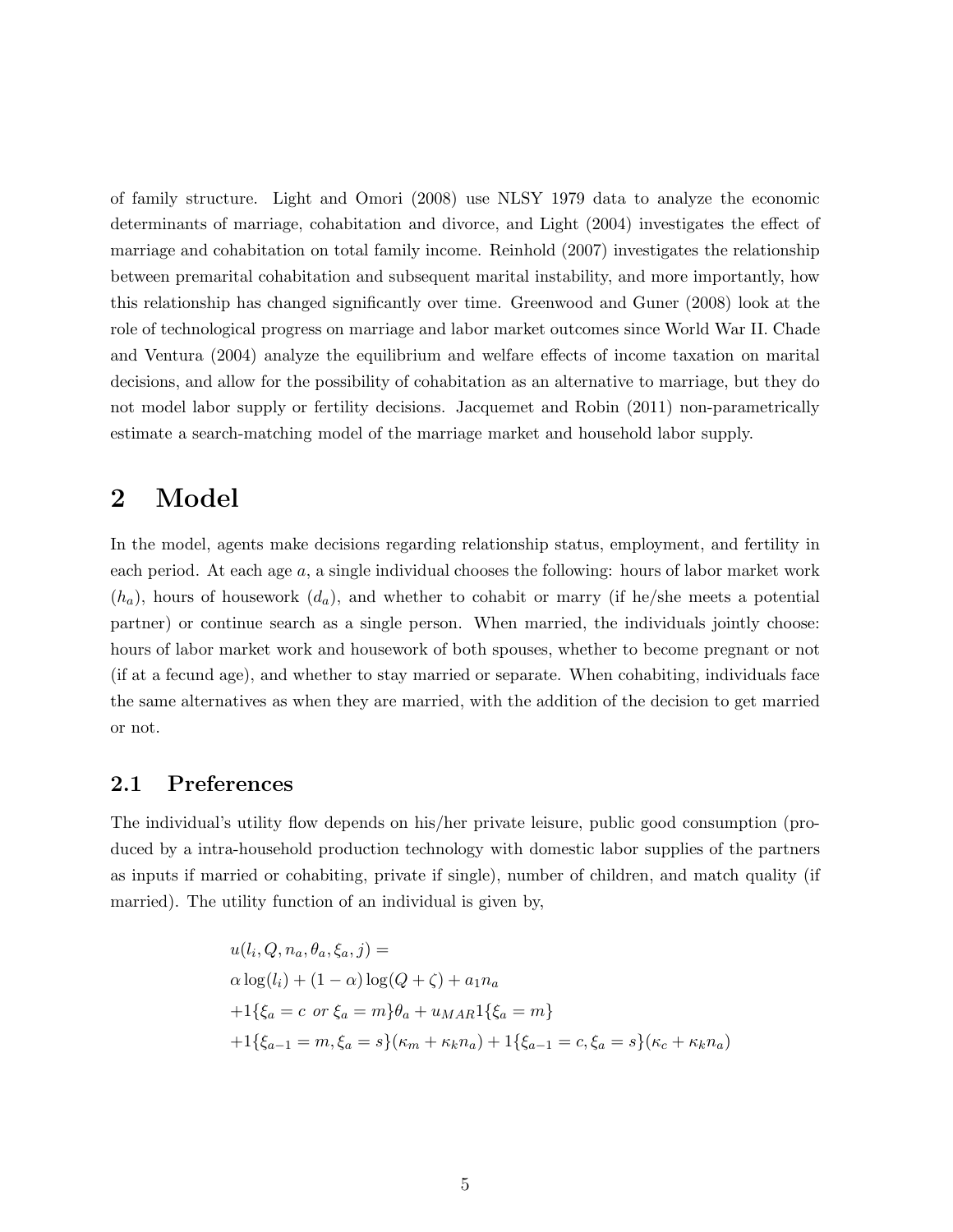where  $l_i$  is leisure, Q the quantity of the public good produced in the household,  $\theta_a$  the match specific quality of at age  $a, n_a$  indicates the presence of children from the current relationship. Parents get utility  $a_1$  from children from the current relationship. The utility of marriage relative to cohabiting is  $u_{MAR}$ .  $\xi$  denotes the relationship status and takes on three values: marriage, cohabitation, and being single.  $\kappa_M$  and  $\kappa_C$  indicate the cost of separating for a married couple and a cohabiting couple, respectively, so that the separation cost is determined by the relationship status in the preceding period  $(\xi_{a-1})$ .  $\kappa_K$  indicates an additional separation cost that the couple incurs, if they have children. Also,  $\zeta$  is the utility that the individuals get when they consume zero units of the public good Q.

#### 2.2 Fertility and Children

Each period, married and cohabiting couples determine whether they want to try to have a child. Whether they have an additional child the following period is a random event whose probability is determined by this choice.

#### 2.3 Marriage Market and Match Quality

Every period, with probability  $p$ , a single individual meets a potential partner. Once a potential partner is drawn, the potential couple then draws a match quality of the partnership, given by  $\theta$ . The couple then decides whether to marry/cohabit or whether to remain single and continue search. The problem that the couple faces when they are making this decision is outlined below in the household's problem section. If they decide to get married or cohabit, their match quality follows a Markov process during the course of their relationship, so that in each period they draw a new match quality conditional on the match quality in the previous period. As in Brown and Flinn (2006), we have a finite number of match quality values  $\theta_1, \dots, \theta_M$ . The probability of a match quality of  $\theta_j$  increasing to  $\theta_{j+1}$  is given by  $P_{\theta}^+$  $\theta_{\theta}^{+}$  if  $j < M$ . The probability of a match quality of  $\theta_j$  decreasing to  $\theta_{j-1}$  is given by  $P_{\theta}^ \int_{\theta}^{\infty}$  if  $j > 1$ .

### 2.4 Home Production Technology

There is a public good that is domestically produced using the domestic labor supplies of the partners as inputs. The intra-household production technology is given by  $Q(d_m, d_f, g)$ , where  $d_m, d_f$  are the partners' number of housework hours and g is the amount of goods purchased in the market for the production of the public good. The output of the intra-household production process is not observable and is not marketable. At age a, the public good is produced according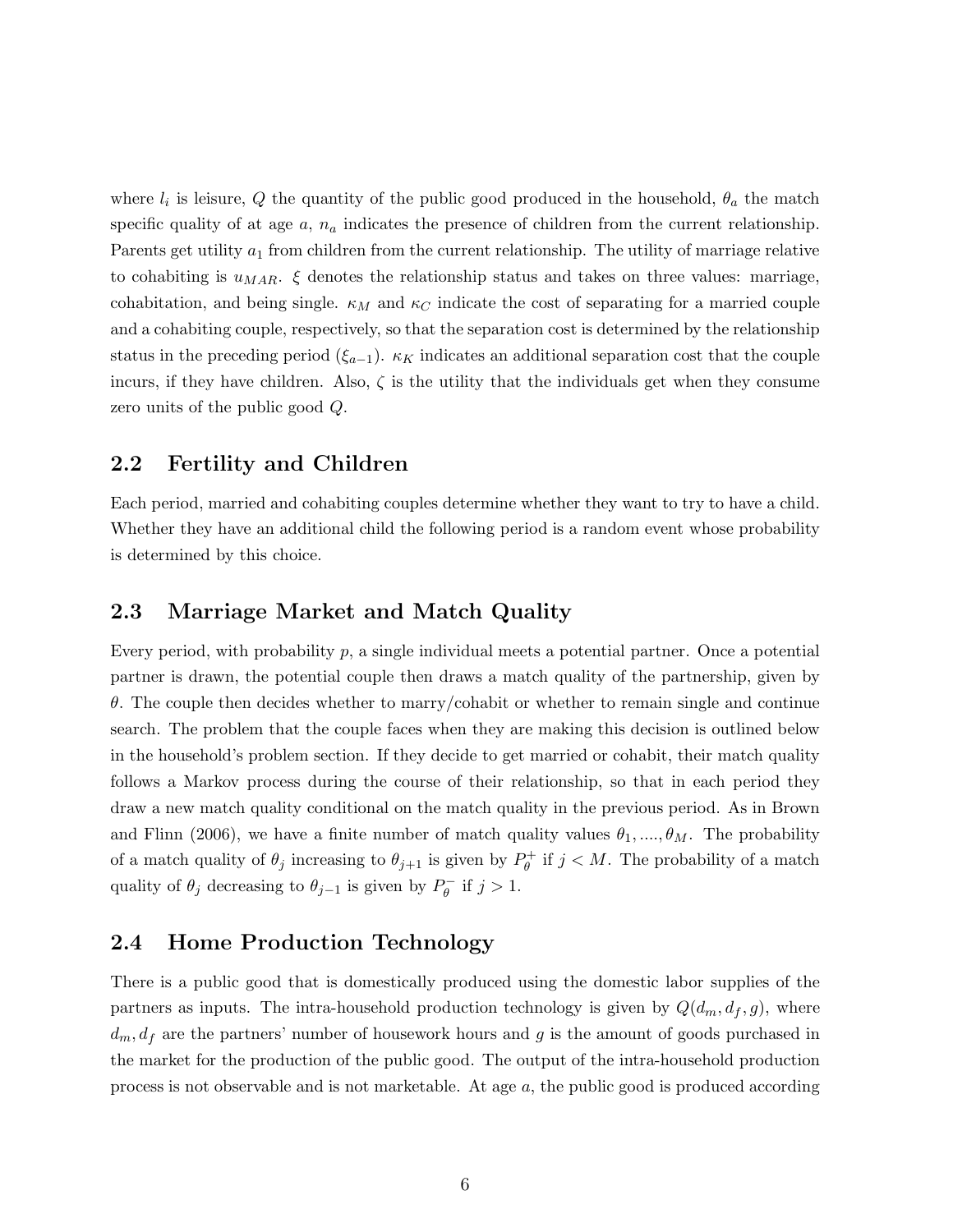to the following technology:

$$
Q_a = ((1 + \phi 1\{n_a = 1\})D_a^{\sigma} + g_a^{\sigma})^{1/\sigma}
$$

where  $g_a$  is the amount of market purchased goods, and  $D_a$  is the effective housework hours. $\phi$ governs the extent to which the presence of kid in a household shift the productivity of housework hours. In the case of couples, this is the wife's children from previous marriages in addition to children from current marriage.  $\phi$  shifts the productivity of housework hours as long as there is any children in the household, regardless of the number of children.  $D_a$  is defined as,

Single Males: 
$$
D_a = \delta_m d_{ma}
$$
  
Single Females:  $D_a = \delta_f d_{fa}$   
Couples:  $D_a = (\delta_m d_{ma}^{\nu} + \delta_f d_{fa}^{\nu})^{1/\nu}$ 

#### 2.5 Budget Constraint

In each period the individuals buy a market good  $g$  with their labor income:

Single Males/Females : 
$$
g_a = w_{ia}h_{ia}
$$
  $i = m, f$   
Cohabiting or Married:  $g_a = w_{ma}h_{ma} + w_{fa}h_{fa}$ 

We abstract from borrowing and savings decisions, so that in each period the labor income is used to purchase  $g$ , which acts as an input into the home production technology.

#### 2.6 Household's Problem

The problem of a cohabiting/married couple is as follows. The first best allocation to the couple's problem can be derived by solving the following social planner's problem:

$$
\max_{h_{m,a},h_{m,a},l_{m,a},l_{m,a},p_a} \qquad \mu_m \sum_a^A \beta^a u(l_{m,a},Q_a,n_a,\theta_a;\varepsilon_{m,a},\Omega_{m,a})
$$

$$
+(1-\mu_m) \sum_a^A \beta^a u_f(l_{f,a},Q_a,n_a,\theta_a;\varepsilon_{f,a},\Omega_{f,a})
$$

The couple chooses the male and female labor market hours  $(h_m, h_f)$  as well as their housework hours  $(d_m, d_f)$ , and whether to get pregnant that period or not  $(p)$ . The couple does not have access to a commitment technology, therefore we formulate the Pareto problem with participation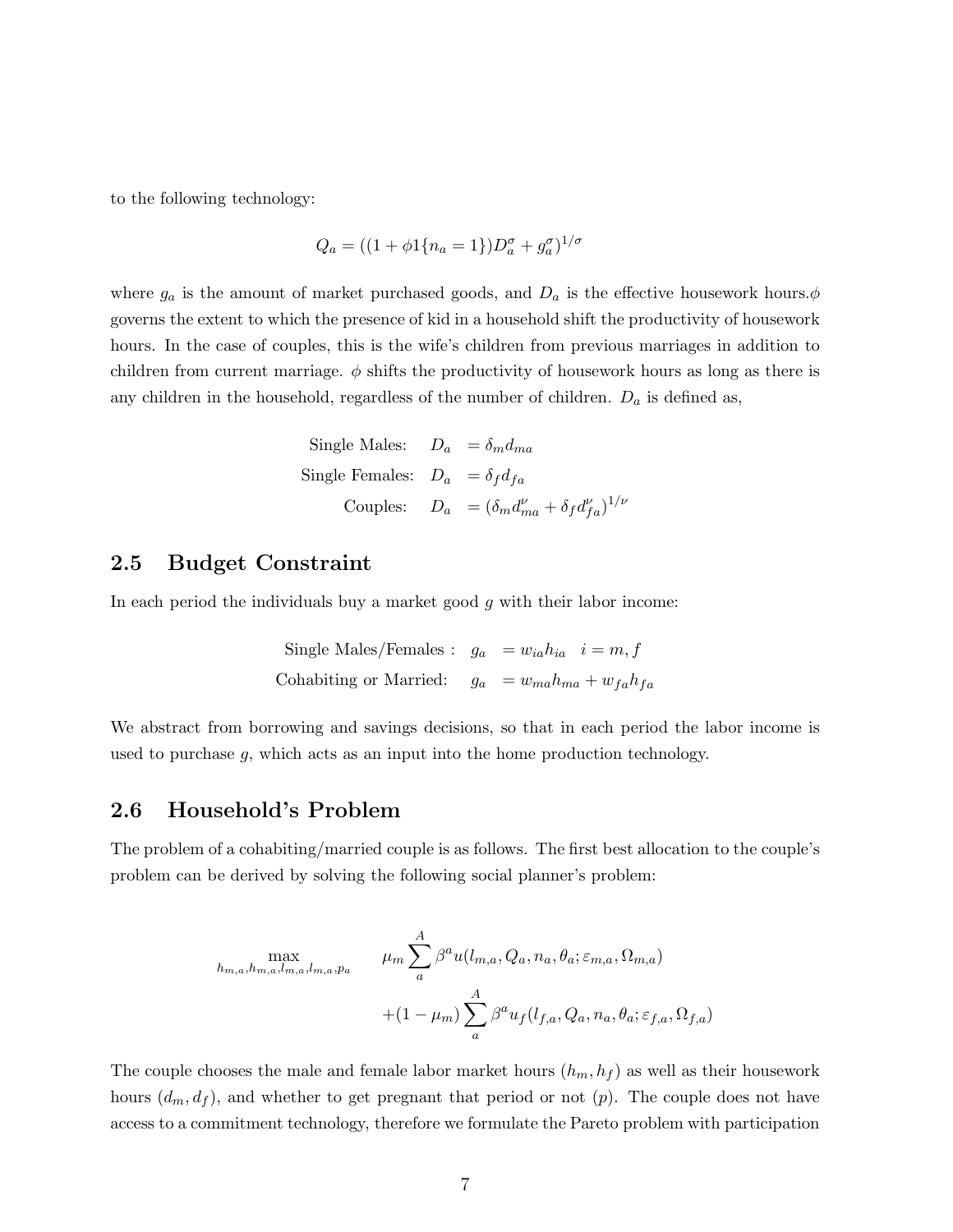constraints so that the problem becomes:

$$
\max_{h_{m,a}, h_{f,a}, l_{m,a}, l_{f,a}, p_a} \qquad \mu_{m,a} \sum_{a}^{A} \beta^a u(l_{m,a}, Q_{m,a}, n_a, p_a, \theta_a; \varepsilon_{m,a}, \Omega_{m,a})
$$

$$
+ (1 - \mu_{m,a}) \sum_{a}^{A} \beta^a u_f(l_{f,a}, Q_{f,a}, n_a, p_a, \theta_a; \varepsilon_{f,a}, \Omega_{f,a})
$$
s.t. 
$$
\sum_{r=a}^{A} \beta^{r-a} u(l_{m,a}, Q_{m,a}, n_a, p_a, \theta_a; \varepsilon_{m,a}, \Omega_{m,a}) \ge \bar{V}_{m,a}
$$

$$
\sum_{r=a}^{A} \beta^{r-a} u(l_{f,a}, Q_{f,a}, n_a, p_a, \theta_a; \varepsilon_{f,a}, \Omega_{f,a}) \ge \bar{V}_{f,a}
$$

We can reformulate this problem in its recursive form using the approach of Marcet and Marimon (2000) and Mazzocco and Yamaguchi (2006) where they expand the set of state of variables by including a new state variable,  $M_{ia}$  that denotes the Pareto weight plus the cumulative sum of the Lagrange multipliers on the participation constraints at all periods from  $1$  to  $t$ . Hence, whenever spouse  $i$ 's participation constraint binds, the weight on this utility function is increased. Divorce is an efficient outcome in this problem and it occurs whenever there are no more gains to staying married.

When a couple first meets, the initial Pareto weight is determined by a Nash bargaining problem that assigns both potential partners equal bargaining weight, where the outside option for both potential partners is to remain single.

### 3 Discussion

In the model, the gains from marriage/cohabitation stem from the joint consumption of a public good in the household, specialization, a match-specific utility, utility that is specific to marriage and children. These generate positive economic gains from marriage in the sense that the output the partners generate together is greater than the sum of the outputs that the partners can obtain separately. However, the extent to which each of these gains are realized depends on whether the couple chooses to cohabit or get married.

The tradeoff that the couple faces in making this choice is as follows. The couple faces some uncertainty regarding their match quality, and this uncertainty is resolved at the beginning of the second period: (1) Cohabitation provides an opportunity to hedge against future negative match quality shocks. Therefore, cohabitation allows the partners to benefit from the advantages of living together, without the requirement to face legal separation costs in the event of negative match specific shocks, (2) Marriage makes future separation more costly and this enables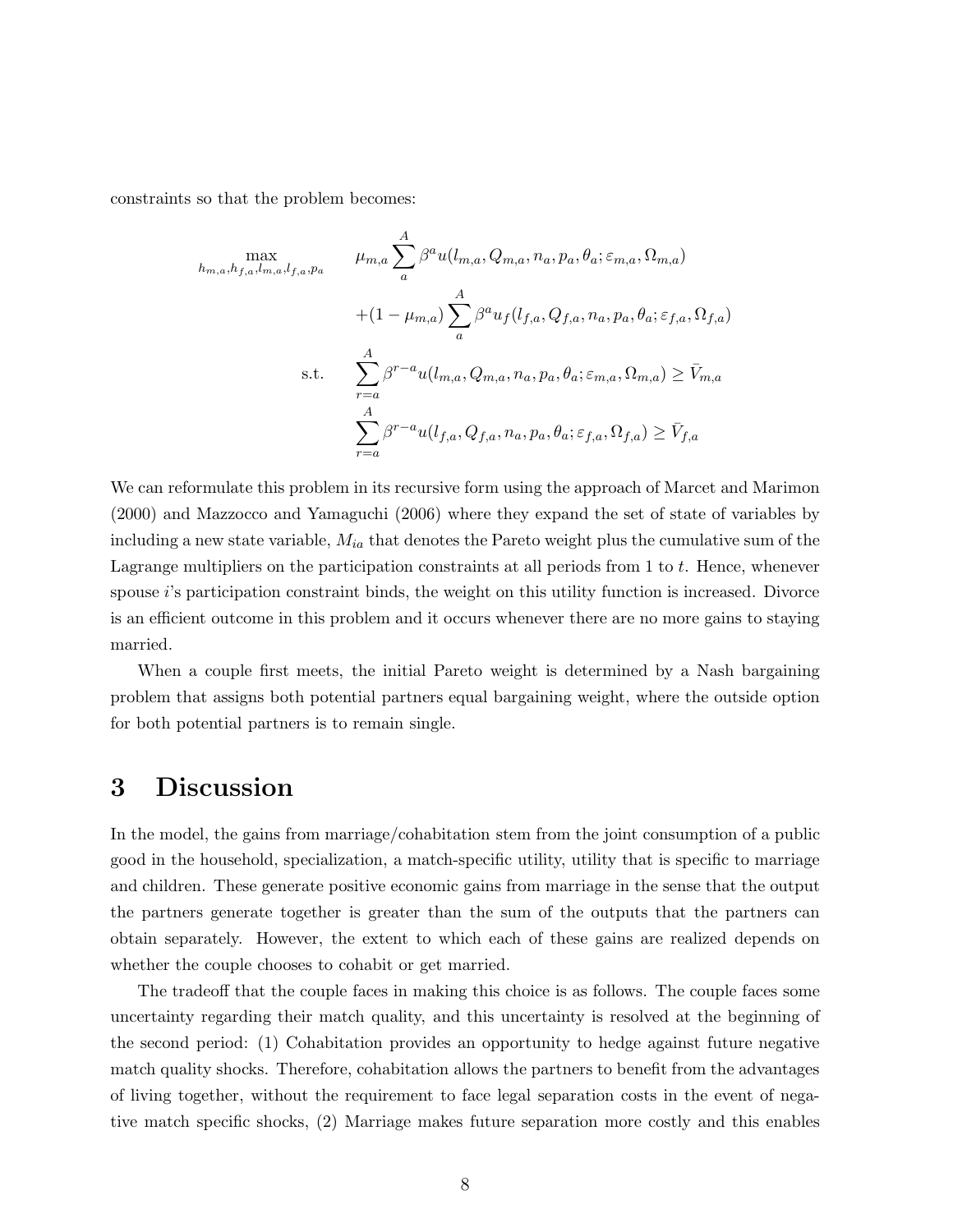spouses to fully specialize at home and in the labor market. The first is the only benefit of cohabitation relative to marriage in the model. The latter advantage of marriage arises when each partner has a comparative advantage at home or in the labor market. When the partners have a comparative advantage in the labor market or at home and when their inputs into the home production technology are close substitutes, the efficient solution to the household problem entails full specialization. For example, consider a case where the female's productivity at home is higher than the male's and/or male's productivity in the labor market is higher relative to hers. In this case, the efficient solution entails her to work in household production and him to work in the labor market. When the female works at home, she foregoes the opportunity to accumulate higher human capital that increases her future wages. In the model, this decreases the value of her future outside option and therefore her share of the future household surplus, putting her at a disadvantage relative to the male. Therefore, the Pareto optimal allocation can emerge as an equilibrium outcome only if she is compensated for her foregone labor market opportunities. Such compensations and promises for future transfers are not feasible under limited commitment. The solution to the household allocation problem in the case of a married household is closer to the first-best outcome under full commitment. This is because participation constraints bind less frequently for a married household due to the higher separation costs.

# 4 Data

The core PSID sample consists of two independent samples: a cross-sectional national sample, known as the SRC (Survey Research Center) sample, and a national sample of low-income families, known as the SEO (Survey of Economic Opportunities) sample. This core sample originated in 1968 and the individuals from families in the core sample were interviewed from 1968 to 1996 every year and every two years after 1996. In 1990 and 1997, a supplemental sample of Latino households and Immigrant families were added to the core PSID sample. The estimation sample used in this paper includes only those individuals who are associated with families from the SRC.

For the years 1968-1977, the PSID does not make the distinction between marriage and permanent cohabitation, and identifies a respondent in either kind of relationship as "married.". Starting in 1978, the survey records the legal marital status of the head, which can be used to distinguish between those who are legally married and those who are cohabiting. After 1993, the survey asks only for the legal marital status so it is no longer possible to distinguish a respondent who is single from one who is cohabiting using these questions. Alternatively, starting in 1983, the PSID records in greater detail the relationship of each member of the household to the head. First-year cohabiters are identified by a special code, as are "permanent cohabiters," defined as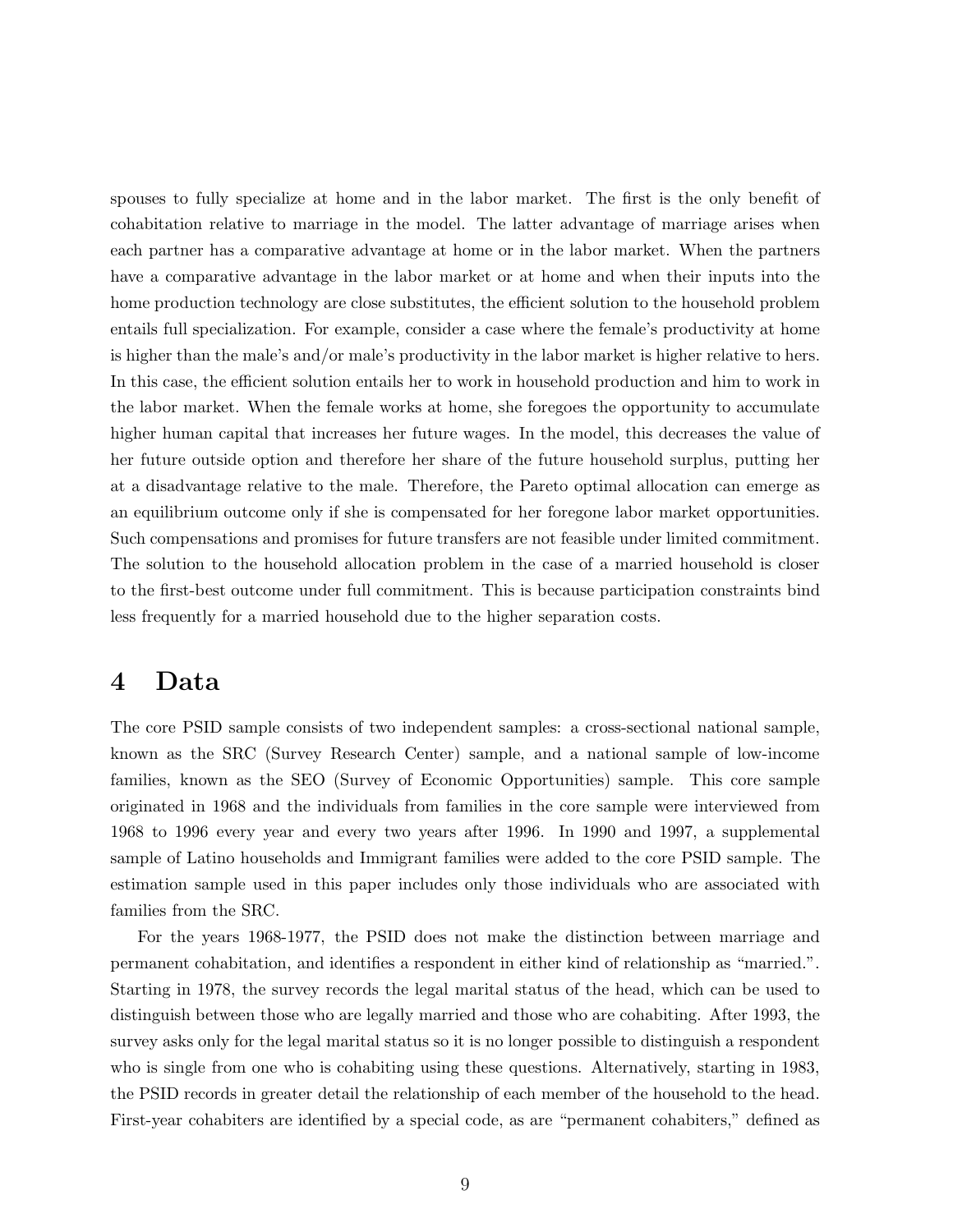those cohabiters who have been in the household long enough to have appeared in an earlier wave of the survey. (Information such as hours worked that is collected for wives is also collected for permanent cohabiters.) From the relationship code assigned to the head's wife or partner, we are able to construct an alternative measure of the relationship's status.

For our tabulations, we use both approaches to identify married and cohabiting couples, using one if the other is ambiguous, and discarding the few observations where the two measures contradict each other. When we report transition probabilities by the duration of the relationship in its current status, we keep only observations where we can clearly identify the start of the relationship.<sup>5</sup> Because the PSID is administered only once per year, there is a limit to the precision with which we can identify the length of a relationship. For example, a relationship that is observed in one wave and has dissolved or changed status by the next wave is assumed to have lasted for one year. Similarly, this holds for a relationship that is observed for longer. The method by which we identify married and cohabiting couples does not let us clearly identify the relationship status of any observations before 1977. Therefore we do not use data collected prior to this year.

After 1997, the PSID switched to a biannual format. In order to maximize the number of observations for the later cohorts, we use available information on dates of marriage and divorce and the movements of individual household members to construct the relationship status of respondents during years in which data was not collected. This is particularly important for our analysis as information on labor income and hours worked are collected for the calendar year before the year of each survey, which is the "off-year" after the survey format changes. When we are able to do so, we assign to that year the relationship status as of the mid-point of the year.

Couples who were cohabiting or married in both the preceding and following year are assumed to have the same status during the intervening year. When a new marriage is observed in a year following one in which no data was collected, we use the marriage history to identify if the marriage began before or after the middle of the previous year. Similarly, when a new cohabiting relationship is observed, we use the dates on which the partner moved into the household to determine if they had begun to cohabit before or after that date. Using a combination of the marriage date and the move-in date, we are able to identify if a newly married couple had been living together un-married in the preceding year. For a relationship that ends between two survey waves, we use the same approach to assess the status of the relationship at the middle of the intervening year. In this case, we use dates of divorce or separation from the marriage history

<sup>5</sup>We can do this either if we see one spouse in a particular wave and then the other spouse enters the household the following wave, or if we explicitly see the status of relationship change from cohabiting to married, or if the cohabiter is coded as first-year cohabiter. In addition, there are cases where a partner appears for the first time, but is not identified as a first-year cohabiter, but is coded as permanent cohabiter the following wave.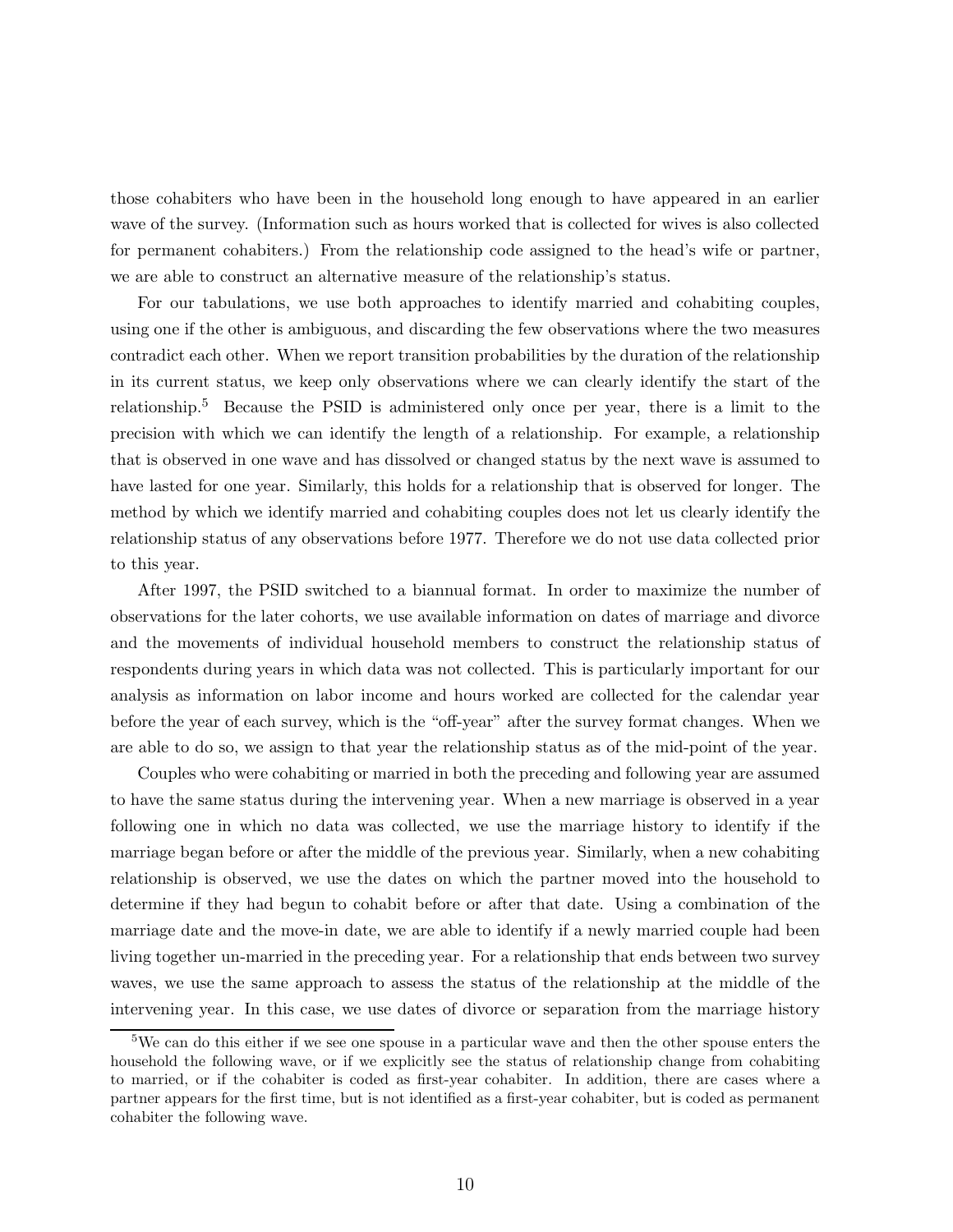files as well as the move-out dates of former household members.

Over the course of the sample period, we observe the respondents in 3,667 relationships with distinct partners. In 25% of these, the couple lives together un-married, either before or without ultimately getting married. 65% of relationships are observed to eventually be married. Of all cohabiting relationships, 45% eventually result in marriage. Conversely, we observe that 18% of marriages begin as cohabiting relationships. The true number is likely higher as our tabulation excludes episodes of pre-marital cohabitation that were sufficiently short that respondent was not interviewed during the period.

Table 2 shows the annual labor market and housework hours worked by marital status and presence of children in the household. Our model predicts that because cohabiting couples have a lower level of commitment and are more likely to dissolve the relationship, they are less able to specialize. Traditionally, the male partner specializes in labor-market production and the female partner in home-production, so we hypothesize that married or cohabiting women should work less in the labor force and more at home than single women, but that this effect should be stronger for married women. As a simple descriptive test of this hypothesis, we regress the number of hours worked by women on dummy variables for marital and cohabitation status, controlling for age and children and including person-specific fixed effects. The results of this regression are shown in Table 3. We find that married women do work less than single women, but the effect of cohabitation compared to being single is statistically insignificant. A similarly specified regression for men reveals that both cohabiting and married men tend to work more than single men, with married men working more than those cohabiting.

Having described the marriage and cohabitation patterns of our PSID sample, we consider the differences in housework hours between couples of different relationship status. In married couples with children, the wife performs an average of 20 hours of housework and the husband 8. The corresponding numbers for cohabiting couples with children are 18 hours for the female partner and 10 for the male partner, suggesting that cohabiting couples do engage in less traditional gender specialization than married couples. To be more careful about other factors that might affect the division of housework, we regress the hours of housework for both partners on dummies for the relationship status, controlling for number of children, hours worked in the labor market by both partners, and person-specific fixed effects. The results of this regression are shown in Table 4. We find that in legal marriages, compared to cohabitation, the wife works an an additional 1.9 hours per week in the house and the husband 2.0 hours fewer. Thus our conclusion regarding the effect of the relationship status on specialization seems fairly robust.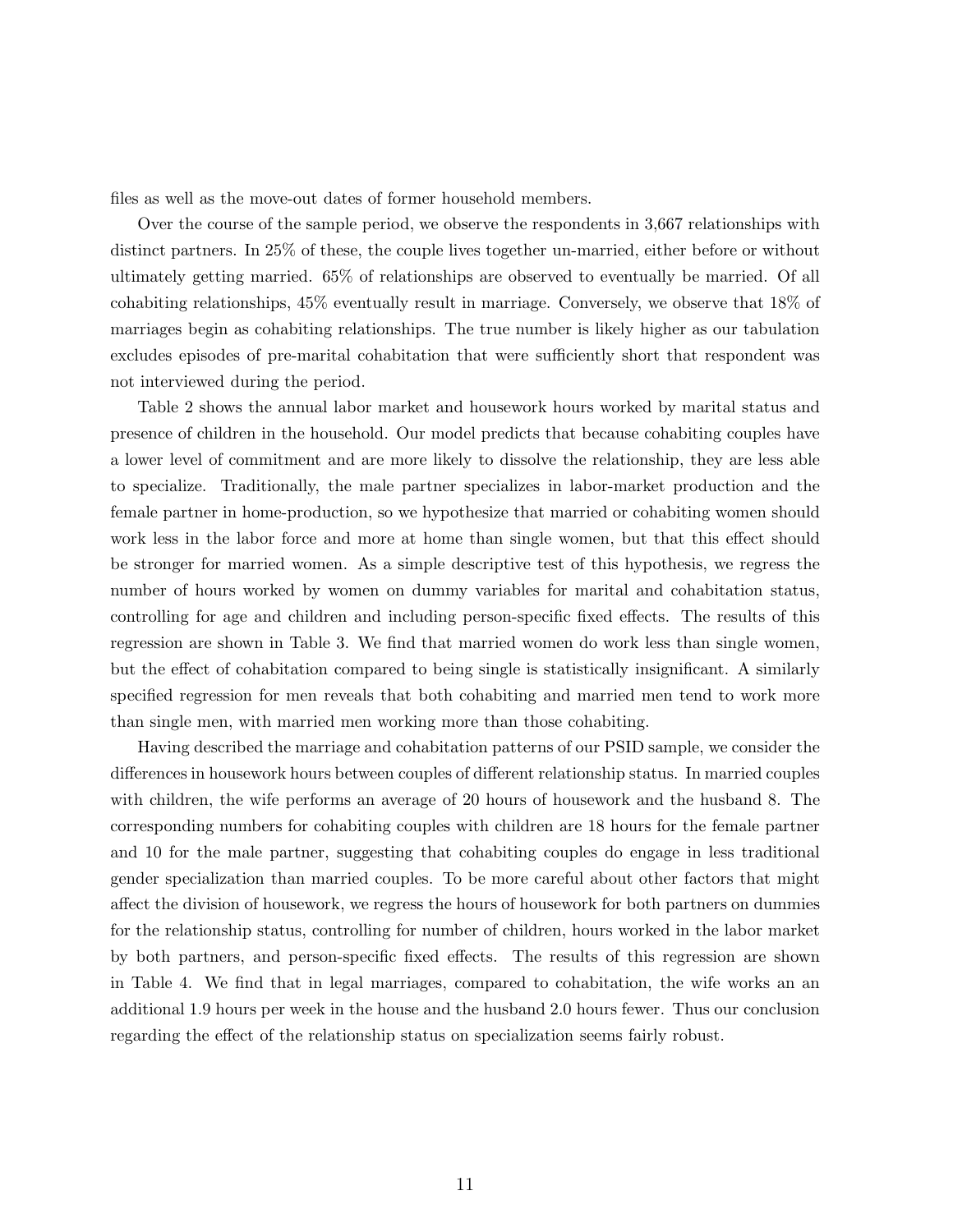## 5 Estimation Method

Estimation is carried out by simulated method of moments where the model parameters are chosen to minimize a weighted average distance between a set of sample moments and moments simulated from the model. The moments used in the estimation are listed below. Moments related to the couples' labor supply behavior are as follows: 1) Hours worked and wages by gender,age,education (by cohort), 2) Variance of wages (by cohort), 3) Correlation between male and female education level in a cohabiting and married union (by cohort), 4) Transition rates between different relationship states (single, cohabiting, married) by relationship length (by cohort), 5) Number of children by relationship status (by cohort), 6) Transition rates between relationship status, and having a child in subsequent periods (by cohort). The method of moments estimator used is defined as follows:

$$
\min \ g(\theta)' W g(\theta) \tag{1}
$$

The weights are the inverse of the estimated variances obtained from the micro-data, divided by the number of individuals that contribute to each moment.  $g(\theta)$  is defined as follows:

$$
g(\theta) = \frac{1}{N} \sum_{i=1}^{N} g_i(\theta) = \left[ \bar{m}^1 - \mu^1(\theta), \dots, \bar{m}^K - \mu^K(\theta) \right]
$$
 (2)

where  $\{\bar{m}_1, ..., \bar{m}_k, ..., \bar{m}_K\}$  correspond to each of the data moments defined above, and

 $\{\mu_1(\theta), ..., \mu_k(\theta), ..., \mu_K(\theta)\}\$ are the corresponding model moments. N denotes the number of individuals in the sample.

### 6 Estimation Results

Below we present the estimation results. We made a number of choices in the estimation in the interest of keeping the problem at a manageable size for computation.

We approximate the decision problem by using discrete distributions to represent distributions of the match quality  $\theta$ , and wage shocks  $\varepsilon$ . Following Kennan (2004), we specify a continuous distribution for each of the two shocks, and given the parameters of this distribution, we specify a discrete approximation to it. The estimation results are obtained by allowing for  $n_{\theta} = 15$  and  $n_{\varepsilon} = 3$  support points for the discrete approximation. The higher number of support points for the match quality distribution provides an important source of unobserved heterogeneity and we find that marriage and cohabitation rates are especially sensitive to this choice.

We also discretize the decision variable for labor supply and housework hours. In the model, there are three choices regarding labor supply and housework hours. For labor supply, choices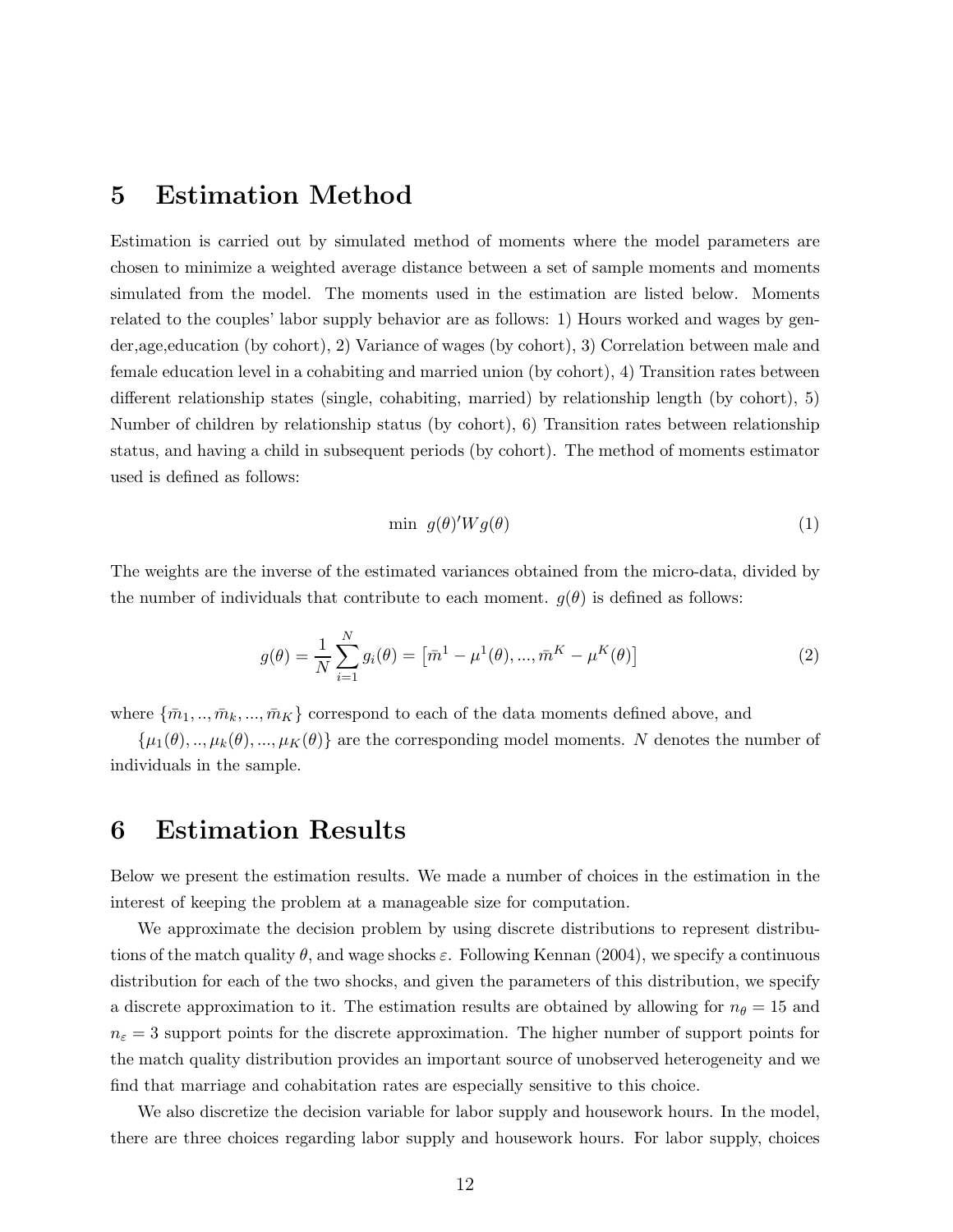for daily hours are 0, 4, 8 and 10 which correspond to not working, working part-time, and two possible choices of hours within full-time employment. For housework hours, choices for daily hours are  $0.1,3,6$ , and 9. These numbers are then translated into their weekly or annual counterparts in the data, assuming that time is supplied for five days per week and 50 weeks per year. Housework and labor market hours in the data are truncated to the maximum values allowed in the model, 45 hours per week of housework and 2500 hours per year in the labor market.

We use a grid for the Pareto Weights,  $\mu$ , also. The estimation results reported here are obtained by setting  $n_{\mu} = 5$ . We find that simulated moments are sensitive to the number of grid points allowed for the Pareto weight as well, although to a less extent than they are to the  $\theta$ specification.

#### 6.1 Parameter Estimates

Tables 5 through 8 report the parameter estimates. Table 6 displays the home production technology parameters. The key parameters are  $\sigma$  and  $\nu$  which governs the degree of substitutability between the market purchased goods and housework hours in the production of the public good, and between the housework hours of the partners, respectively.

Our estimated value for  $\sigma$  is 0.42, a reasonably high degree of substitutability between market purchased goods and housework hours. Parameter estimates also show that housework hours of the partners are close substitutes,  $\nu = 0.72$ . In the data, both cohabiting and married men work fewer hours in the house than women and our parameter estimates imply that women are more productive in the house with  $\delta_f = 0.74$ , compared to  $\delta_m = 0.54$ . When the technology is such that the production technology allows for higher degree of substitution possibilities between the housework hours of men and women, the comparative advantage created by the higher wages of men and larger home productivity of females translates into household allocations that entail specialization. With limited substitution possibilities, we should observe men working as much in the house as women do, despite the fact that they have higher productivity in the labor market. On the other hand, with a production technology that exhibits the property of perfect substitutability between the housework hours inputs of men and women, we should observe men to be not working in the house at all. Neither of the last two scenarios hold in the data; men work less than women in the house, but they do work on average about 10 hours per week.

The other factor that contributes the gains from specialization is the comparative advantage of men over women in the labor market. Table 8 shows that among both high-school and collegeeducated workers, men draw initial levels of human capital that are average 13% higher than those of women, though because of the coarseness of the wage grid, the associated standard errors on these measurements are large. Once in the labor force, men have higher human capital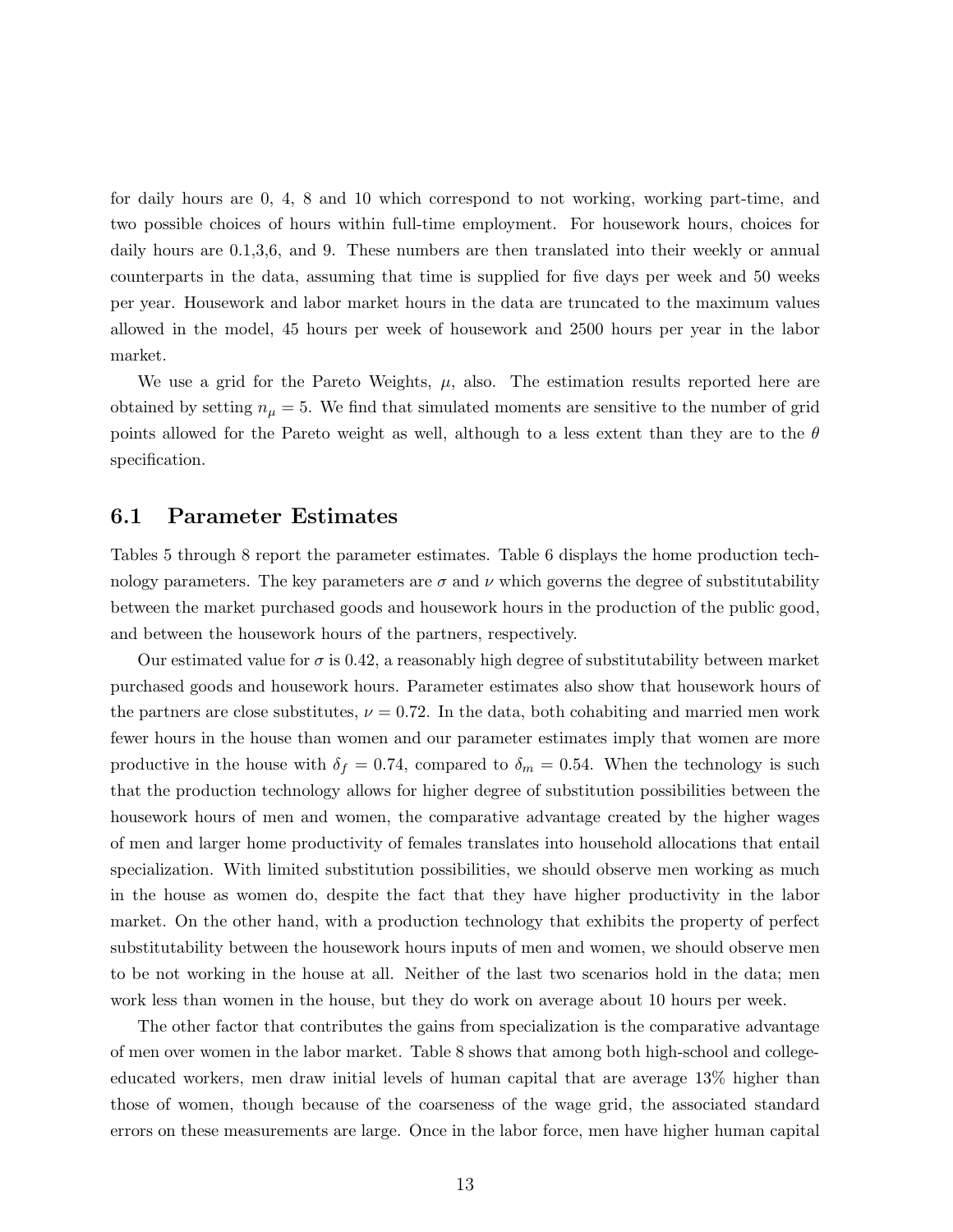returns to work and experience lower rates of depreciation and less uncertainty than women. The loss of human capital for individuals who choose to leave the labor market is particularly large. For married or cohabiting women facing uncertainty about the future of their relationship, this provides a strong incentive not to preserve himan capital by not specializing in housework despite the gains in current period utility from doing so.

The transition probabilities that govern the evolution of the match quality  $\theta$  is another key parameter in the model. In the data, the level of separation rates and also the pattern they follow over a relationship's length are the key moments that identify the transition probabilities. Moreover, the degree of uncertainty faced in a relationship determines choices about whether to try to have children (since the partners get less utility from children they do not live with), as well as the degree of specialization partners can achieve in the household given their comparative advantages in the labor market and household. Table 7 shows that the probability of a positive match quality shock,  $p_{\theta}^+$  $\theta$ , is estimated to be 46%, while the probability of a negative match quality shock,  $p_{\theta}^ \frac{\overline{}}{\theta}$ , is 44%.

#### 6.2 Model Fit

Below we present the within-sample fit for chosen moments in the estimation.

In Table 9, we show that the model is able reproduce the patters of marriage and cohabitation rates in the data. Marriage rates in the model climb from 38% at age 21-25 to 60% at age 26- 31, compared to a rise from 41% to 59% in the data. Cohabitation rates are much lower than marriage rates, fluctuating between 4% and 6% in both model and data.

The difference in the rates at which marital and cohabiting relationships dissolve is the key to understanding the difference in specialization opportunities. These rates are shown in Table 10. In our sample, couples in their first three years of marriage divorce at a rate of 2% per year. In the data, this number is 6% . The model underpredicts the divorce rates, although the fit is considerably better for the separation rates for cohabiting couples. In the data, cohabiting couples face dissolution rates of 17% in the first three years and in the model, this number is 15%.

This difference in the stability of relationships produces differences in the time allocations for the two spouses or partners. To remove some of the compositional effects of from the analysis, Tables 11 and 12 present a comparison of labor market and housework hours restricted to 25-yearolds in the model and data. In Table 11, we show labor market hours by gender, relationship status and the presence of children. While single men and women work similar number of hours, once in a marital or cohabiting relationship, men's hours increase and women's hours decrease. The model is particularly successful at capturing the differences in women's hours across different states and the higher degree of specialization in housework for married women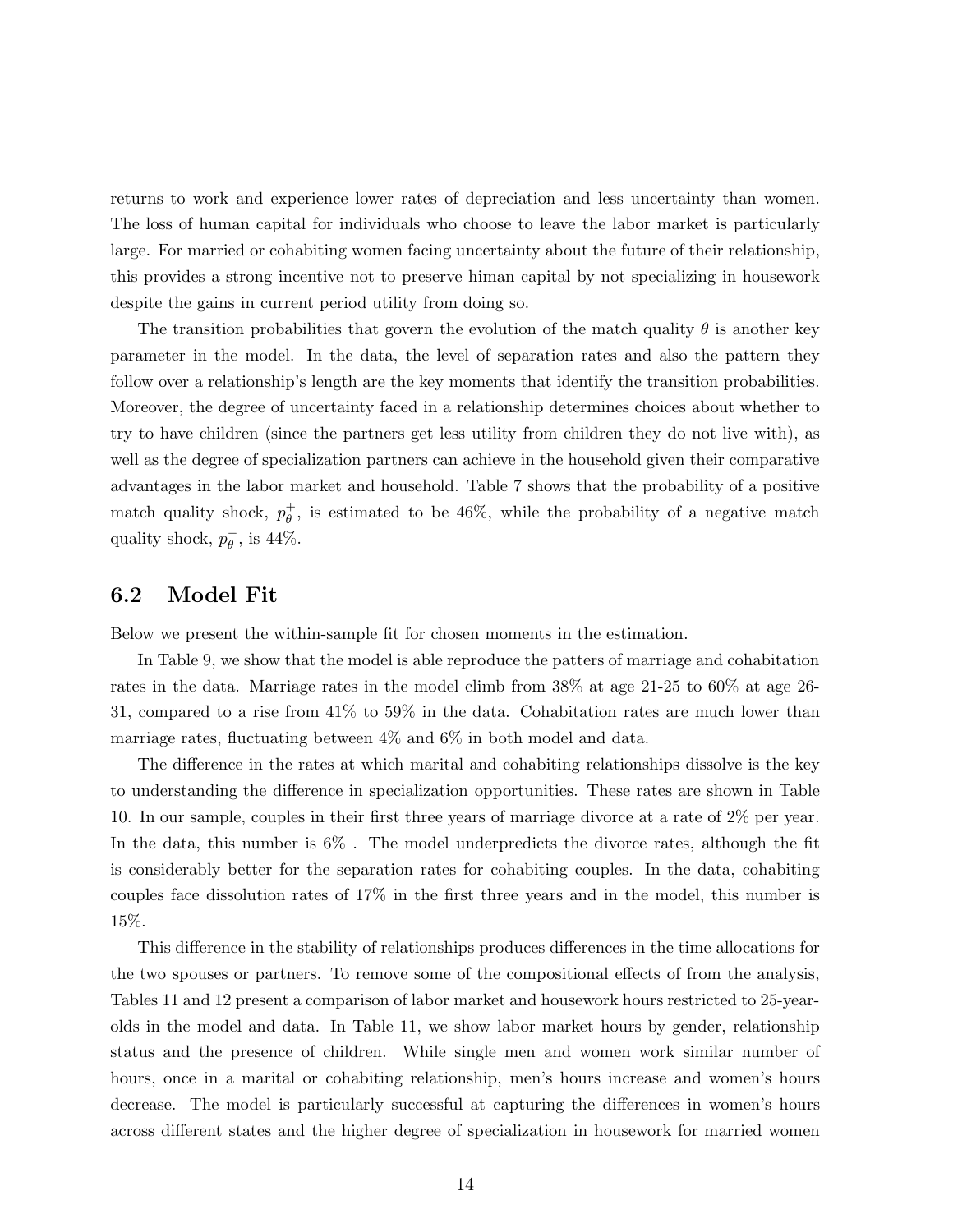compared to cohabiting ones. In the data, married women without children work 1615 hours per year compared to 1742 hours for cohabiting women. In the model, these numbers are 1666 hours and 1885 hours respectively. The presence of children significantly increases the value of house work relative to hours in the labor market. In couples with children, both men and women in both marital and cohabiting relationships work significantly fewer hours in labor market hours, with a much larger decrease for women. These patterns are quantitatively reproduced in the model simulations.

In Table 12, we show that the choice of housework hours mirrors decisions made in the labor market. Single men and women work the fewest number of hours at home. As women in relationships decrease their time working out of the house, they increase their hours of housework. The greater specialization of married women compared to cohabiting women we described in terms of labor market hours can also be seen in the housework data. Married women without children work 13 per week at home compared to 10 for cohabiting women. In the presence of children, married women increase their housework to 23 hours, cohabiting women to 20 hours. The model's fit to these numbers is extremely close with married women working 22 and 12 hours with and without children respectively, and cohabiting women working 20 and 10 hours with and without children. The model's fit to male housework hours is also extremely good, with cohabiting men working more hours at home than married men, both with and without children.

Because marital relationships are more stable and parents place more value of children who live with them, children become more desirable for married couples, a pattern that is reproduced in the model. Among sample members age 25 to 25, 77% of married couples but only 42% of cohabiting couples have children. In the model, these numbers are 74% for married individuals and 38% for those cohabiting.

In Tables 13-14, we show wage profiles by age and gender. In general, the model does a good job describing hours and wages, particularly for males, and it reproduces the fact that hours among college-educated women decline from ages 24 to 36 as they have children and spend more time working at home. One difficulty faced by the model is that in order to prevent cohabiting women from specializing to a greater degree in housework, we estimate parameters that make it difficult for women to build and maintain human capital. A consequence of this parameterization of the model is a sharper decline in women's labor market hours than is found in the the data, particularly for women with no college education. The selection of low-wage women out of the labor force masks this effect in the wage profiles, where the model actually fits the data quite well.

Overall, the model is successful in reproducing patterns found in the data with regard to relationship formation and dissolution, and differences in fertility, labor market hours and housework hours for individuals in different relationships. We next use this parameterized model to explore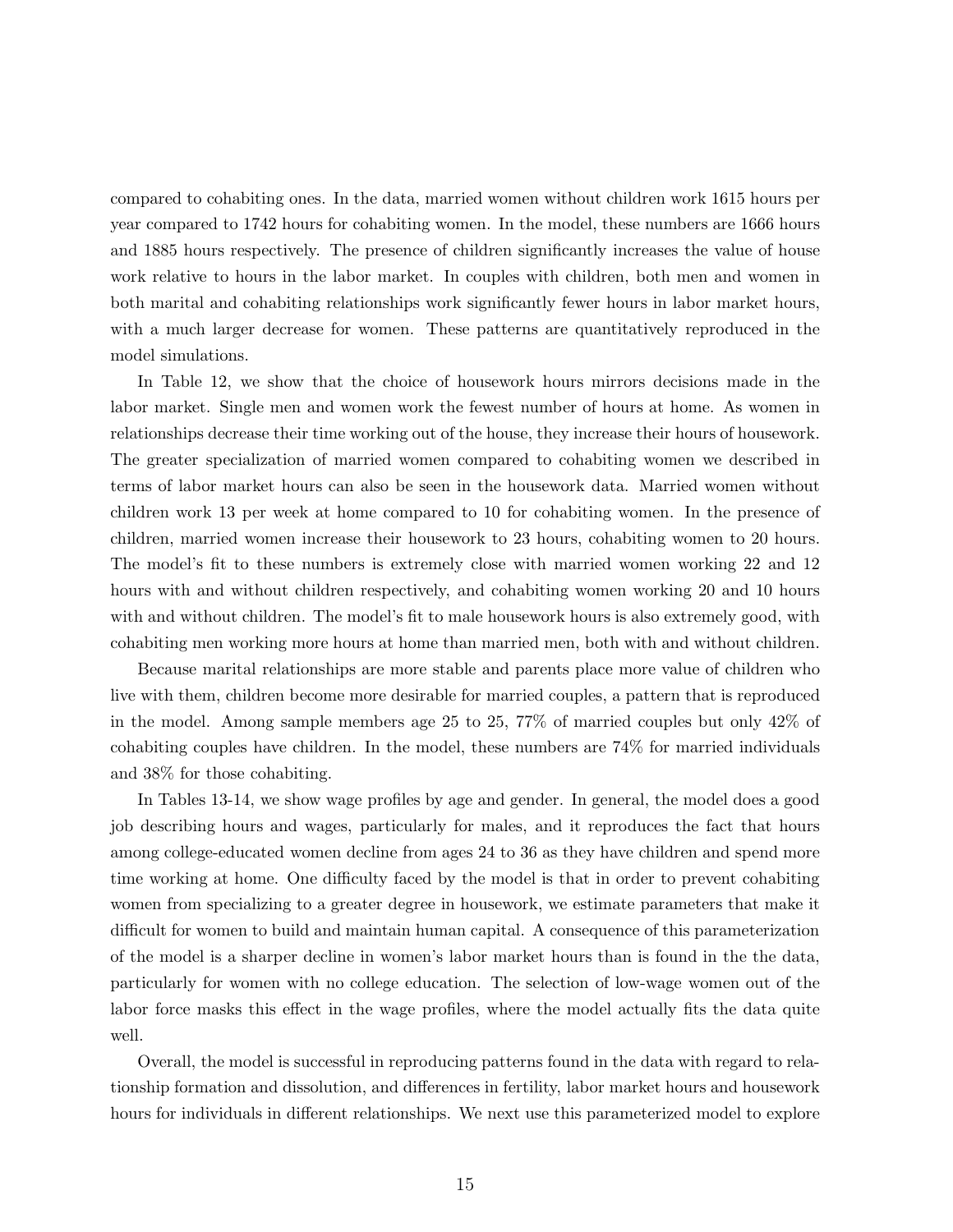several counterfactual scenarios designed to understand the role of public good production, specialization, match quality and children in individuals' decisions about relationship status and time allocation.

# 7 Policy Experiments

# 8 Experiment I: Increasing Divorce Costs

The estimated model is used to assess the impact of increasing divorce costs on marriage and cohabitation patterns, as well as labor market outcomes. In Experiment I, we increase the cost of divorce by 50 percent. The model is well suited to study the implications of such a policy, as both labor supply, housework hours, as well as separation are endogenous outcomes, and are all influenced by divorce costs.

When divorce costs increase, the total proportion of people who live together (as married or cohabiting) does not change. However, among the couples who live together, the proportion who chooses to cohabit and the proportion who chooses to marry change. Table 16 shows that in the baseline, 5.7 percent percent of individuals at age 25 are cohabiting. In Experiment I with higher divorce costs, this proportion increases to 25.3 percent. Higher divorce costs make separation more difficult within marriage. This decreases the value of marriage and increases the attractiveness of cohabitation due to individuals' ability to hedge against future negative match quality shocks within cohabitation.

Due to the higher cost of separation within marriage, the reservation match quality value  $(\theta^*)$  to get married increases. Now individuals get married only if they have a very high match quality draw when they meet a potential partner. This also leads to higher match quality values conditional on cohabiting. This is because the matches who previously chose to get married under the baseline, but who now choose cohabitation (the switchers) join the right tail of the conditional match quality distribution for cohabitant households. Hence, the expected value of match qualities conditional on both relationship states (marriage and cohabitation) increase. This is the reason why dissolution rates conditional on both marriage and cohabitation fall. It can be seen in Table 16 that under the baseline, the dissolution rates for married households in the first 3 years of the relationship is 2.4 percent, whereas in Experiment I, it is 0.8 percent. Also, under the baseline, the dissolution rates for cohabiting households is 14.5 percent, whereas it it 8.3 percent in Experiment I. In other words, higher divorce costs also lead to a decline in the average separation rates of cohabiting couples, due to the differential selectivity into cohabitation under this policy experiment.

In the estimated model, relationships carry a substantial amount of risk in terms of match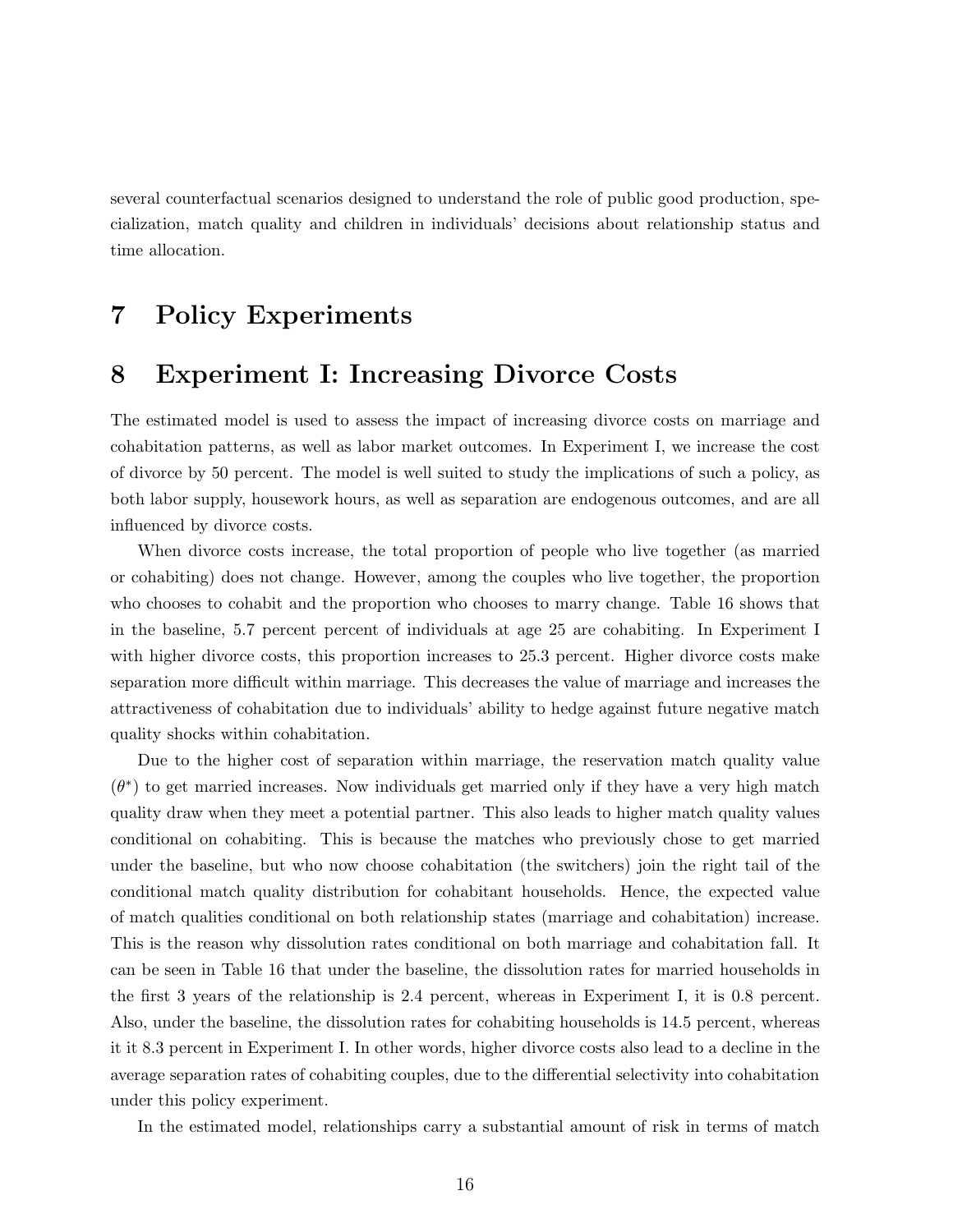quality, as the probability of a negative match quality shock is quite high, at 44%. Home production technology parameter estimates show that  $\nu$  is 0.72, so that housework hours of males and females are close substitutes. Moreover, there are substantial comparative advantages in the estimated model. Males log wage offers are higher, and female hours in the home production technology are more productive ( $\delta_m = 0.54$ , while  $\delta_f = 0.74$ ). Hence, the *ex ante* efficient solution entails full specialization within the household. With higher divorce costs, the dissolution rates fall considerably, which leads to the household allocations to be closer to the efficient allocation that entails specialization. Since they cannot commit to a division of future household surplus, and value of separation is now lower due to higher divorce costs, participation constraints bind less frequently for married couples, which lead to less frequent renegotiations. Moreover, the higher reservation match quality to get married under Experiment I leads to a stronger positive selection into marriage. Due to the fact that only the very good matches get married under this policy experiment and higher divorce costs, we see more specialization for married households. Under the baseline scenario, the homemaker cannot be compensated for foregone earnings power, and the family chooses an inefficient level of specialization, producing too little of the public good. The same is true in Experiment I also, but to a lesser extent.

The above explanation can be verified by looking at whether degree of specialization increases under this policy scenario. The higher degree of commitment (which manifests itself in more frequent renegotiations where the bargaining power is updated), will also be expected to lead to increased employment rates of women and lower household specialization. Table 17 shows that this is indeed the case. Under the baseline scenario, married women with no children work 1666 hours on average, whereas in Experiment I, they work 1572 hours. Similarly, under the baseline scenario, cohabiting women work 1883 hours, whereas in Experiment I, they work 1771 hours. Table 18 also shows that compared to the baseline, women work more hours at home, the difference being smaller for cohabiting women. Fertility rates also increase in Experiment I.

Table 16 also shows that the percentage of married couples who have children is 74.7 percent under the baseline and it is 78.4 percent in Experiment I. The value of children is higher for a couple, when the probability of separation in the future is low. This is because couples get less utility from their children after they are separated. The parameter estimates show that utility from children living together with parents is higher than that of children not living together with their parents. Hence, with lower expected separation in the future, the value of children increase and fertility rates increase in Experiment I.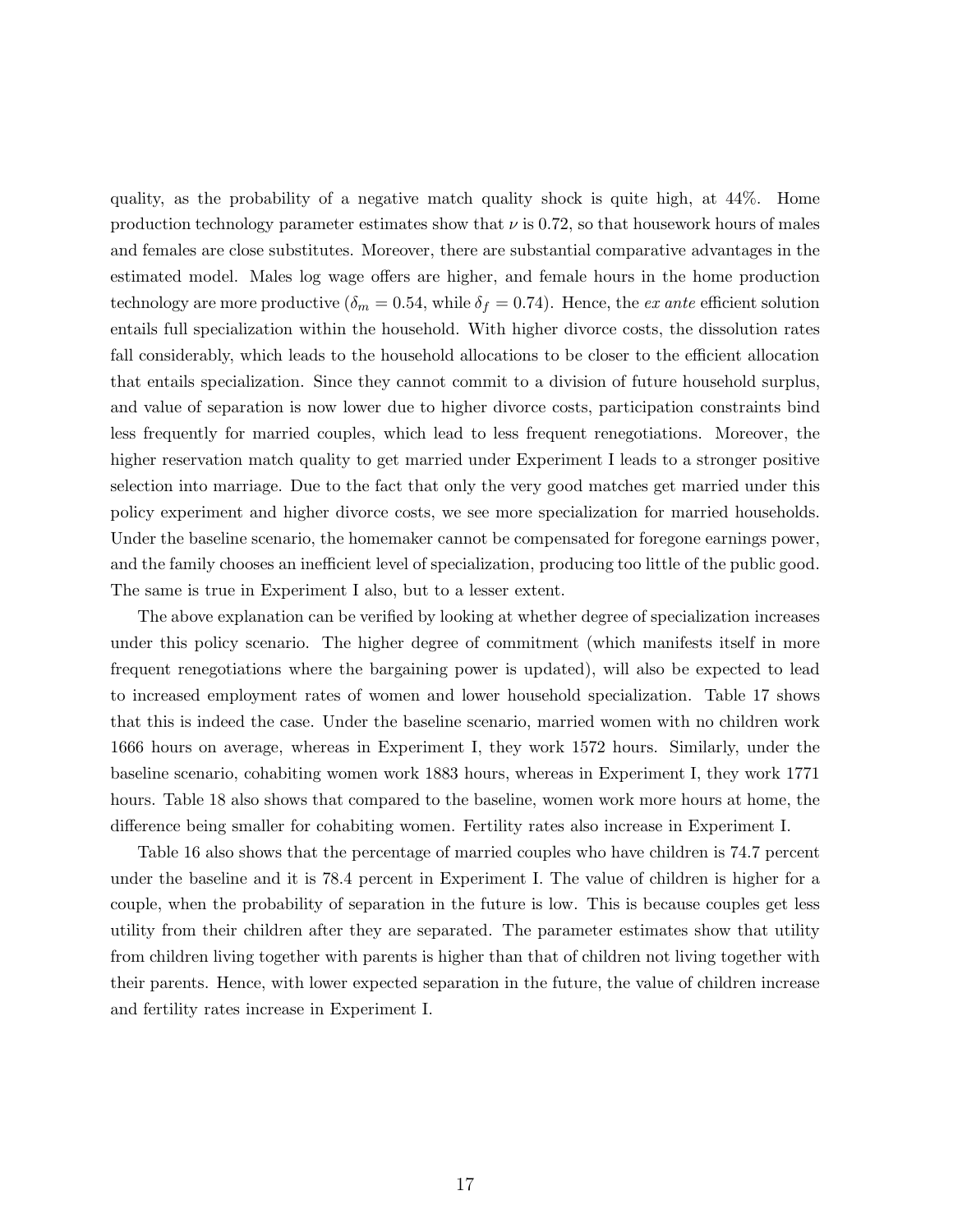# 9 Experiment II: Increasing Separation Costs for Cohabiting Couples

In Experiment II, we treat the couples who choose to cohabit as though they were married. Since the only difference between the two relationship states is the cost of separation in the model, we implement this by equating the cost of separation for cohabitants to that of married couples.

Under the baseline, the lower cost of separation makes cohabitation attractive for couples, as it gives the opportunity to hedge against future bad shocks to the relationship quality while taking advantage of benefits of living together, which are the joint consumption of a public good, match quality, marriage utility, returns to specialization, and children. However, when the separation cost for cohabitants is as high as that of marriage, cohabitation simply has no advantage over marriage, and in fact, cohabitation rates fall to 0. This can be seen in Table 20. The fact that cohabitation rates go down to 0 in Experiment II shows that the only reason couples cohabit rather than get married in this model is due to the insurance cohabitation provides for them in the case of a negative match quality shock. In the absence of it, those who decide to get together choose to marry rather than cohabit.

Table 20 also shows that the proportion of individuals who choose to live together overall (whether married or cohabiting) remains the same in Experiment II compared to the baseline. This means that those couples who chose to cohabit in the baseline due to the fact that their initial match quality draw was not high enough, still choose to get together through marriage in Experiment II. These are couples for whom, under the baseline, the gains from hedging against future negative match quality shocks through cohabitation outweighed the gains from specialization due to their relatively low match quality draws. For this reason, they are the couples who chose to cohabit under the baseline. When a living arrangement with low separation costs (cohabitation) is not an option anymore, they still choose to get together, but this time through marriage. This is because marriage still dominates being single under Experiment II, due to the gains from living together. The fact the previously cohabiting couples are now getting married means that the gains from living together (whether that is through cohabitation or marriage) outweigh the risk they face due to the uncertainty in their match values.

# 10 Conclusion

Couples looking to gain from the many benefits of marriage must balance those benefits against the risk that the quality of the relationship will deteriorate, leading to a choice between remaining in a bad marriage or initiating a costly divorce. We have argued that non-marital cohabitation provides an important alternative for couples wishing to enjoy the advantages of living together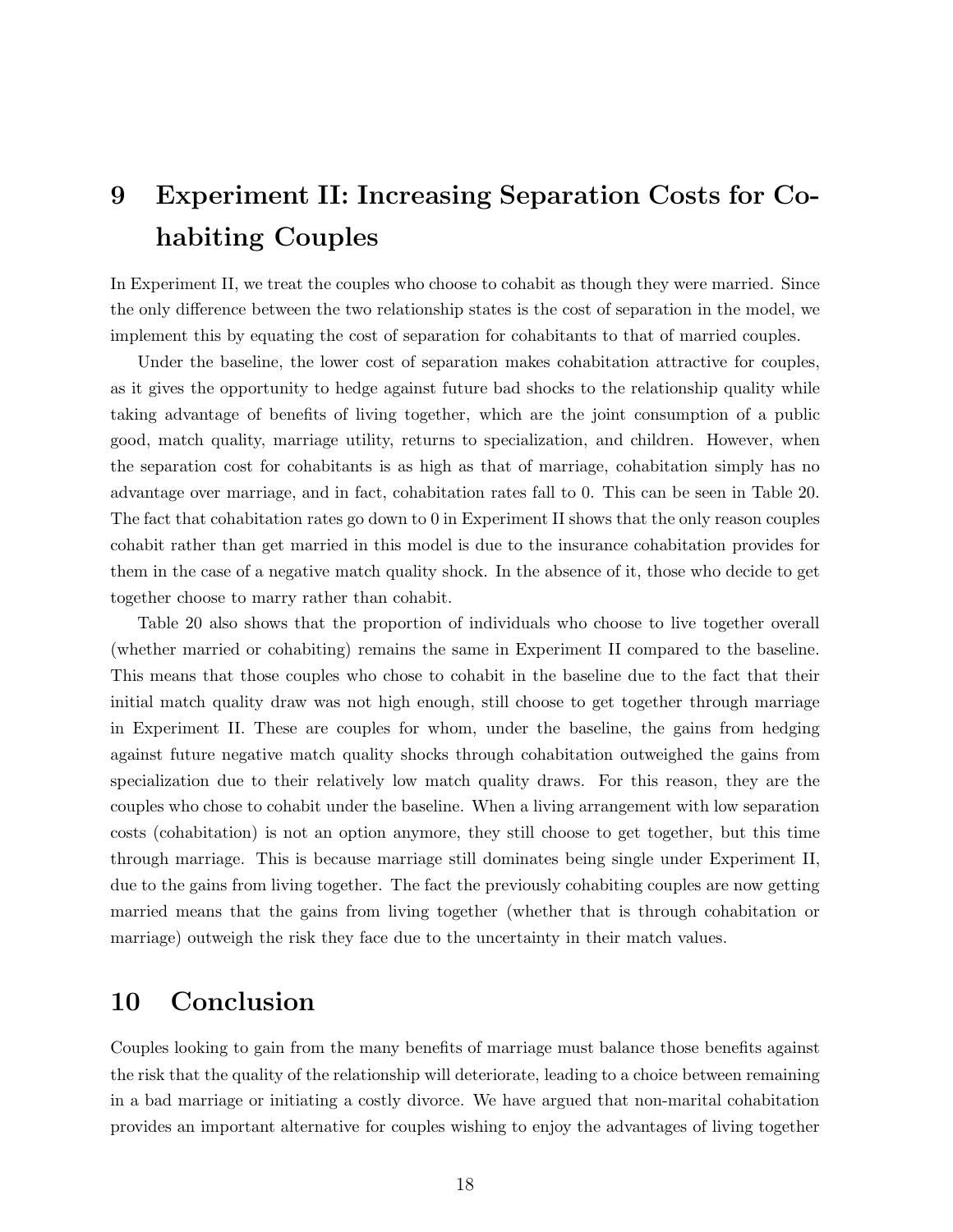while maintaining the option of easily dissolving the relationship should it deteriorate. However, because a cohabiting couple can separate more easily, it causes the two partners to forgo some of the gains that come with the greater commitment present in a legal marriage. In particular, although it may be more efficient for one partner to spend more time engaged in home production, the lack of commitment makes it impossible to compensate this partner for the resulting decline in his or her human capital. The lower degree of commitment under cohabitation amplifies This problem, leading to less efficient allocations of time, which most commonly takes the form of increased labor market hours for women who work additional hours in order to maintain their human capital. Thus the option to engage in non-marital cohabitation as opposed to marriage has important implications for female labor force participation and wages, as well as on fertility decisions.

The estimated model shows that men and women have substantial comparative advantages in the labor market and at home. In addition, men and women's housework hours are found to be close substitutes in the home production technology. The estimated model shows that there are large gains from specialization and that couples face a substantial amount of risk in their match quality in a relationship. Hence, we find that there is a non-trivial tradeoff between cohabitation and marriage. Our policy experiments also show that changing divorce costs does not change expected lifetime utility substantially. This is because couples are able to substitute between cohabiting and marriage, when one becomes less attractive due to different policies regarding divorce. However, with higher degree of specialization, fertility rates increase and households choose a higher degree of specialization. Hence, separation costs have strong implications on labor supply behavior, especially that of women.

The framework we have presented here suggests several additional interesting policy questions, the proper analysis of which would unfortunately push the current model beyond our computational limits. One such question involves the consequences of tax policies which differentiate between married and non-married couples, for example the so-called "marriage penalty" under which some married couples are taxed at a higher rate than the same two people would be if they were not married. In the model introduced by this paper, such policies may have unintended consequences for couples' choice of relationship status as well as decisions about work and children.

A second question deals with arrangements such as alimony and child support that would allow a couple to commit to transfers after relationship has dissolved. By increasing the ability of the partners to make commitments to each other, such policies are likely to lead to greater degrees of specialization and more efficient allocations. In fact, current alimony laws are particularly designed to compensate women who have sacrificed their earnings potential in order to stay home with their families.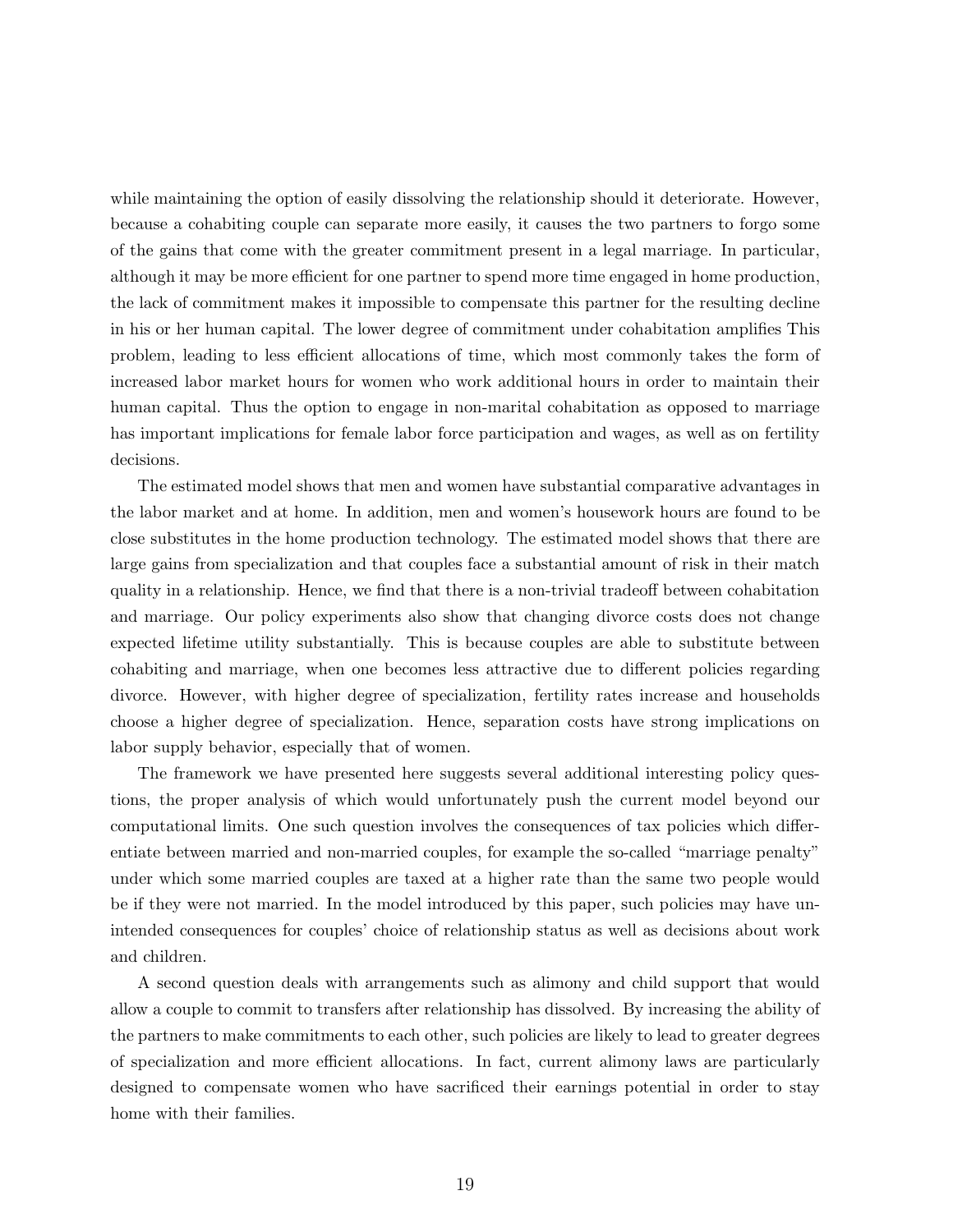The complexity of the current model makes it infeasible to introduce these policy choices with the amount of detail necessary to properly study their effects. A careful analysis of the consequences of such policies remains an important topic for future research.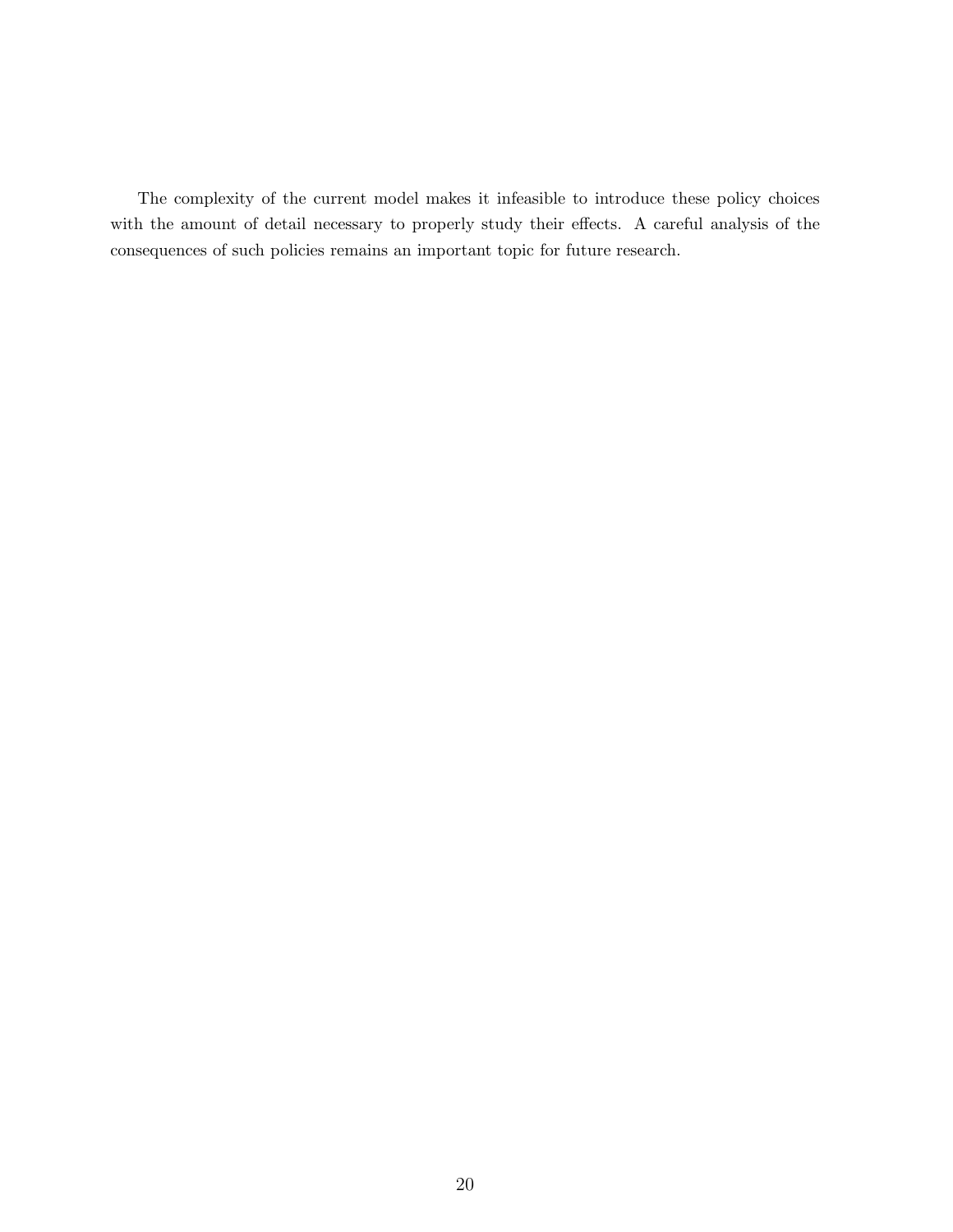## References

- [1] Bergstrom, T.C. (1997) A Survey of the Theories of the Family, in Handbook of Population and Family Economics, Vol.1A, Chapter 2, Rosenzweig M. and O. Stark (Eds.).
- [2] Blau, D. and W. van der Klaauw (2008) "A Demographic Analysis of the Family Structure Experiences of Children in the United States," Review of Economics of the Household, 6: 193-221.
- [3] Blau, D. and W. van der Klaauw (2010) "What Determines Family Structure?," Economic Inquiry.
- [4] Bowman, C. (2004) "Legal Treatment of Cohabitation in the United States," Law & Policy, Vol. 26, No. 1.
- [5] Bowlus, A. (1997) "A Search Interpretation of Male-Female Wage Differentials," Journal of Labor Economics, 15 (4), 625-657.
- [6] Brien,M., Lillard,L.A. and S.Stern (2006) "Cohabitation, Marriage, and Divorce in a Model of Match Quality," International Economic Review, May 2006.
- [7] Brown,M. and C.Flinn (2006). "Investment in Child Quality over Marital States," Manuscript.
- [8] Browning, M. and P-A. Chiappori (1998) "Efficient Intra-Household Allocations: A General Characterization and Empirical Tests," Econometrica 66 (6), 1241-1278.
- [9] Chade, H. and G. Ventura (2002) "Taxes and Marriage: A Two-Sided Search Analysis," International Economic Review, 43 (3).
- [10] Chiappori, P-A. (1988). "Rational Household Labor Supply," Econometrica, 56, 63-89.
- [11] Chiappori, P-A. (1988). "Collective Labor Supply and Welfare," Journal of Political Economy, 100 (3), 437-464.
- [12] Choo, E. and A. Siow. (2005) "Marriage and Cohabitation in Canada," Manuscript, University of Toronto.
- [13] Choo, E. and A.Siow (2006). "Who Marries Whom and Why," Journal of Political Economy, University of Chicago Press, vol. 114(1), pages 175-201, February.
- [14] Dahl, G. (2002). "Mobility and the Return to Education: Testing a Roy Model with Multiple Markets," Econometrica, 70 (6), 2367-2420.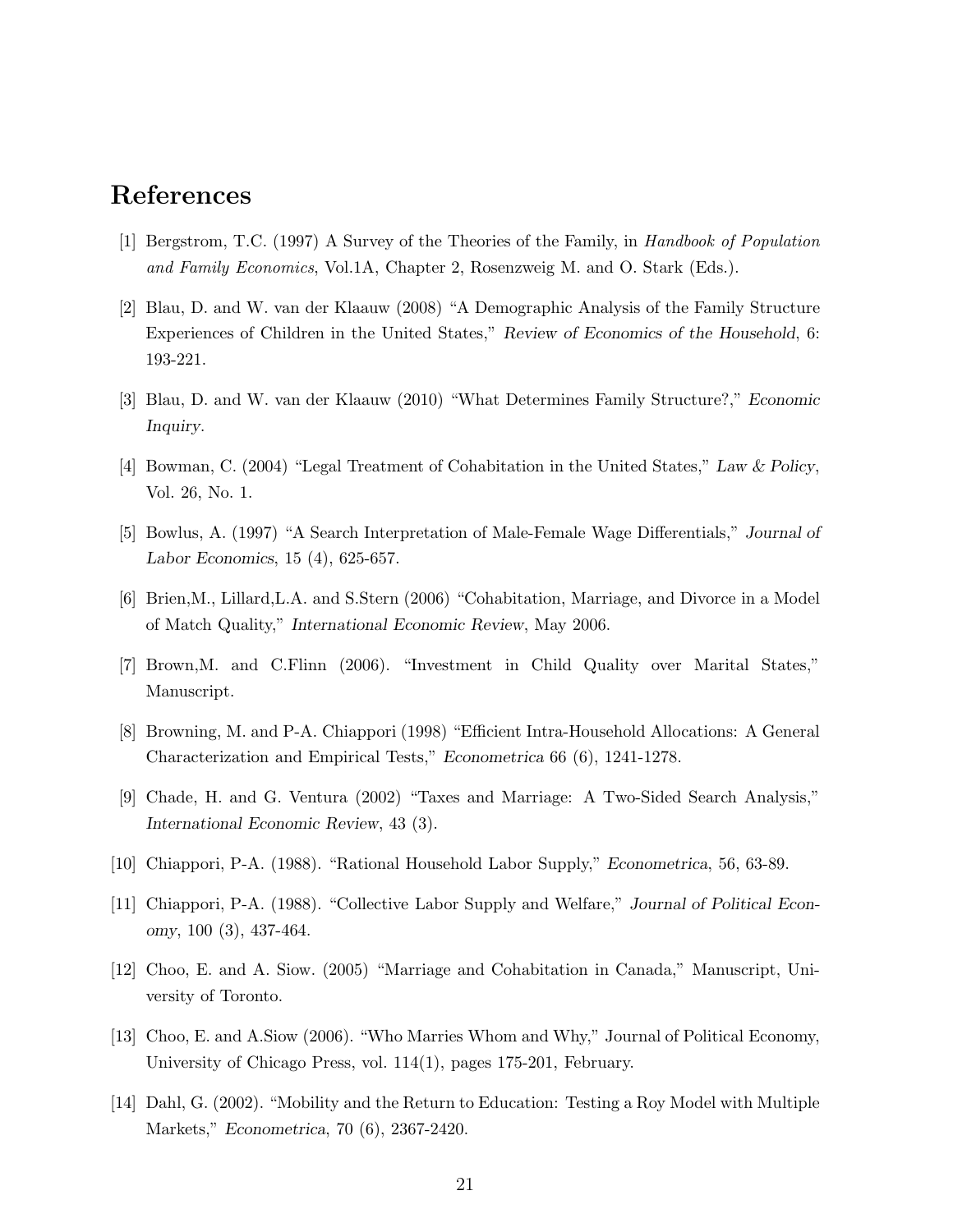- [15] Del Boca, D. and C. Flinn (2006) "Household Time Allocation and Modes of Behavior: A Theory of Sorts," Manuscript, NYU.
- [16] Dey, M. and C. Flinn (2008) "Household Search and Health Insurance Coverage ," Manuscript, NYU.
- [17] Echevarria, C. and A. Merlo (1999) "Gender Differences in Education in a Dynamic Household Bargaining Model," International Economic Review, 40 (2), 265-286.
- [18] Fernandez, R. and R. Rogerson (2001) "Sorting and Long-Run Inequality," The Quarterly Journal of Economics, 116 (4), 1305-1341.
- [19] Fernandez, R., Guner, N. and J. Knowles (2005) "Love and Money: A Theoretical and Empirical Analysis of Household Sorting and Inequality," The Quarterly Journal of Economics, 46, 1-34.
- [20] Frank, R. (1978) "Why Women Earn Less: The Theory and Estimation of Differential Overqualification," American Economic Review, 68 (3), 360-373.
- [21] Fitzgerald,J., P. Gottschalk and R. Moffitt (1998) "An Analysis of Sample Attrition in Panel Data: The Michigan Panel Study of Income Dynamics" The Journal of Human Resources, Vol. 33, No. 2, Special Issue: Attrition in Longitudinal Surveys, pp. 251-299.
- [22] Greenwood, J. and N. Guner (2008) "Marriage and Divorce since World War II: Analyzing the Role of Technological Progress on the Formation of Households," 2008.
- [23] Jacquemet, N. and Jean-Marc Robin (2011) "Marriage with Labor Supply," 2011.
- [24] Keane, M. and K.I. Wolpin (1993) "Career Decisions of Young Men," Journal of Political Economy, 105, 473-522.
- [25] Keane, M. and K.I. Wolpin (1994) "The Solution and Estimation of Discrete Choice Dynamic Programming Models by Simulation and Interpolation: Monte Carlo Evidence," Review of Economics and Statistics, 76, 648-672.
- [26] Kennan, J. (2004) "Note on Approximating Distribution Functions," Working Paper, Depart- ment of Economics, University of Wisconsin.
- [27] Light, A. and Y. Omori (2008) "Economic Incentives and Family Formation," Working Paper, Ohio State University.
- [28] Light, A. (2004) "Gender Differences in the Marriage and Cohabitation Income Premium, Demography.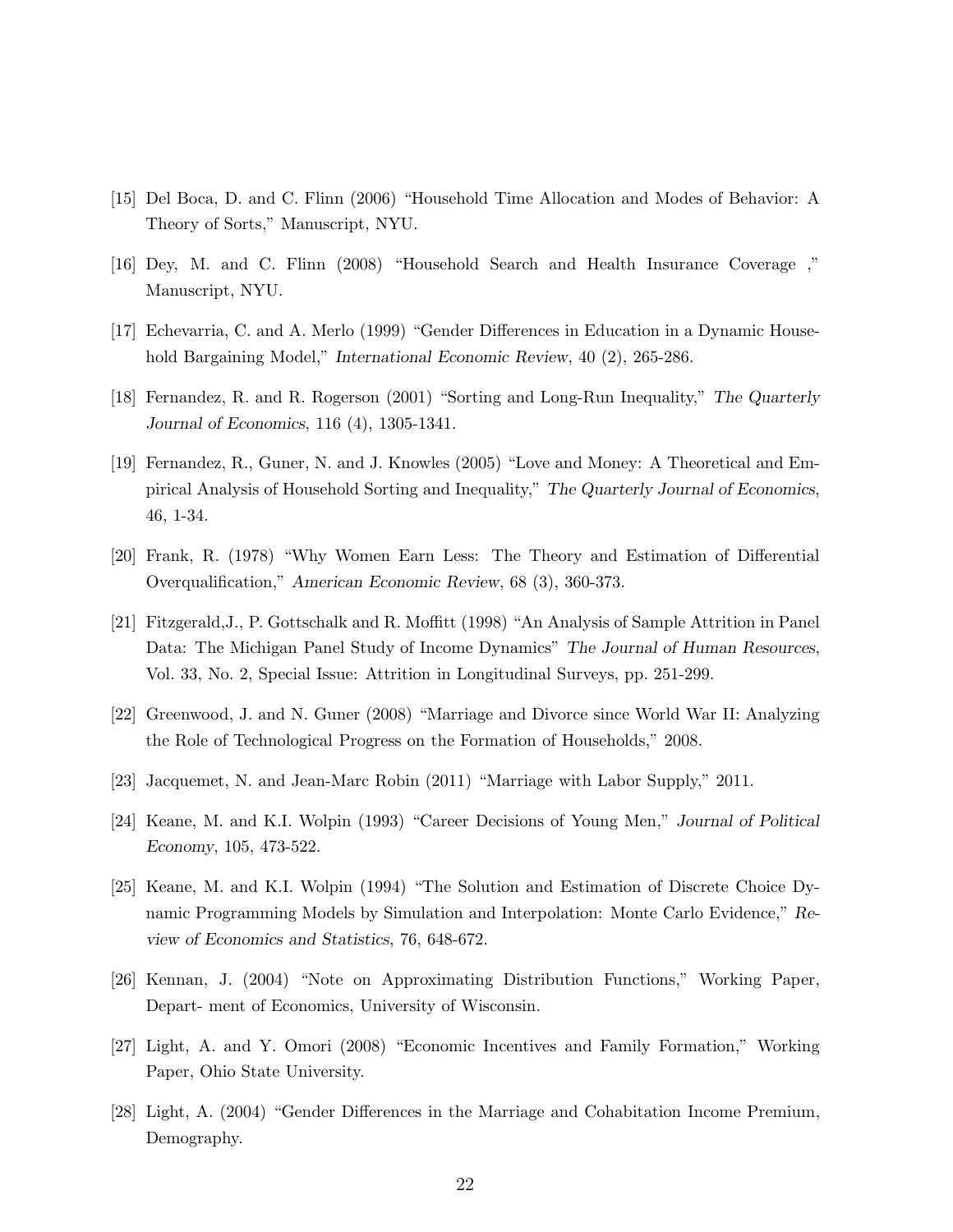- [29] Ligon, E. (2002) "Dynamic Bargaining in Households (With an Application to Bangladesh)," Manuscript, University of California, Berkeley.
- [30] Lillard, Lee A. and C.W.A. Panis (1998) "Panel Attrition from the Panel Study of Income Dynamics: Household Income, Marital Status, and Mortality," Journal of Human Resources, Vol. 33, No. 2, Special Issue: Attrition in Longitudinal Surveys, pp. 437-457.
- [31] Lundberg, S. (2002) "Limits to Specialization: Family Policy and Economic Efficiency," Manuscript.
- [32] Lundberg, S. and R.A. Pollak (2001) "Efficiency in Marriage," Manuscript, Washington University.
- [33] Lundberg, S. and R.A. Pollak (1993) "Separate Spheres Bargaining and the Marriage Market," Journal of Political Economy,10 (6), 988-1010.
- [34] Lundberg, S. and R.A. Pollak (1993) "Bargaining and Distribution in Marriage," Journal of Economic Perspectives 10 (4), 139-158.
- [35] Manser, M. and M. Brown (1980) "Marriage and Household Decision-Making: A Bargaining Analysis," International Economic Review, 21 (1), 31-44.
- [36] Marcet, A. and R. Marimon (1998) "Recursive Contracts," Manuscript.
- [37] McElroy, M. and M.J. Horney (1981) "Nash Bargained Household Decisions: Toward a Generalization of the Theory of Demand," International Economic Review, 22, 333-350.
- [38] McFadden, D. (1989) "A Method of Simulated Moments for Estimation of Discrete Response Models Without Numerical Integration," Econometrica, 57(5), 995-1026.
- [39] Mazzocco, M. and S. Yamaguchi. (2007) "Labor Supply, Wealth Dynamics and Marriage Decisions," Manuscript.
- [40] Reinhold, S. (2007) "Reassessing the Link Between Premarital Cohabitation and Marital Instability," Manuscript, Mannheim Research Institute for the Economics of Aging.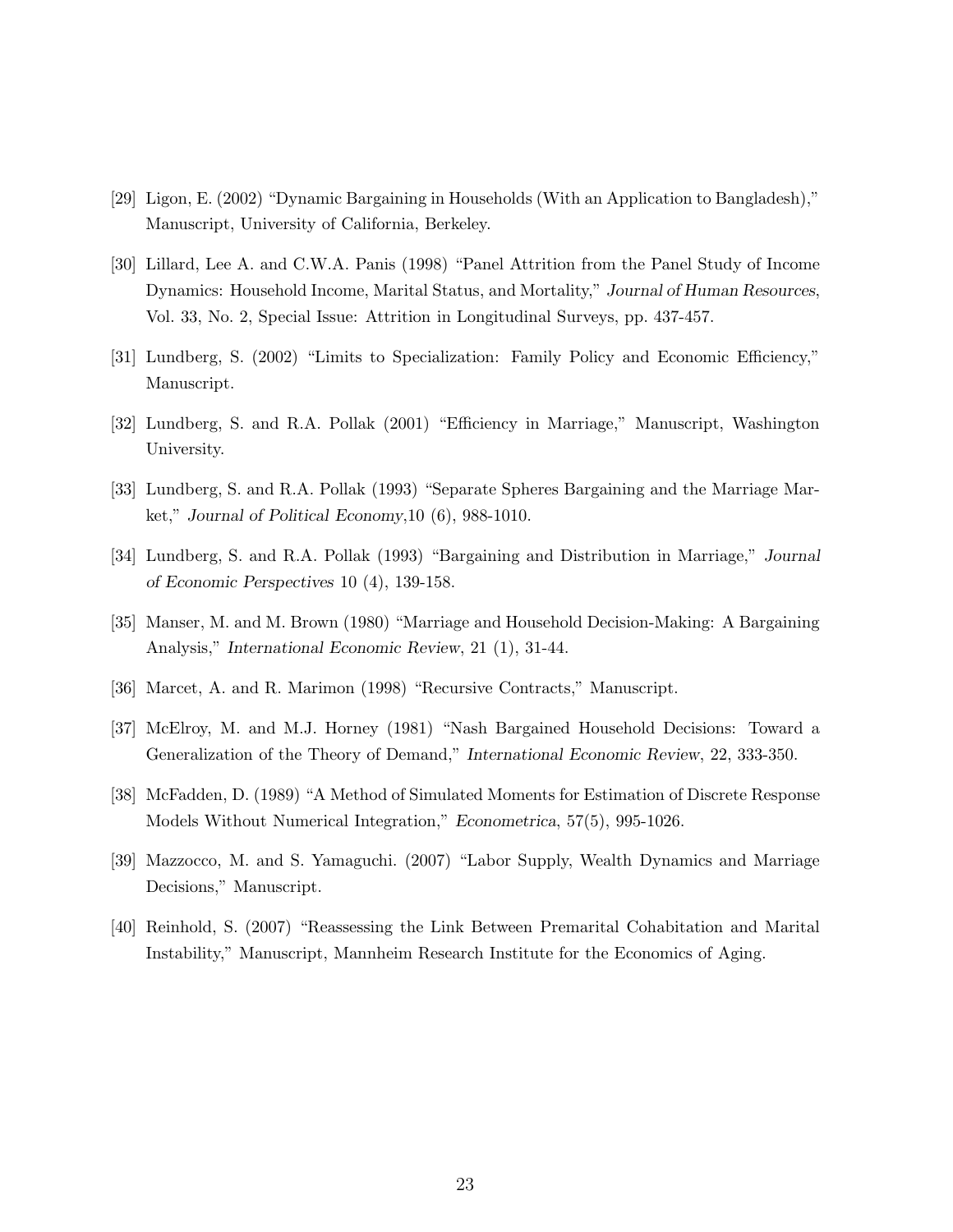|                       |        | 1955-1965 Cohorts 1966-1976 Cohorts |
|-----------------------|--------|-------------------------------------|
| High School:          |        |                                     |
| Proportion Married    | $69\%$ | 53\%                                |
| Proportion Cohabiting | $30\%$ | 47%                                 |
| College:              |        |                                     |
| Proportion Married    | 69\%   | 57\%                                |
| Proportion Cohabiting | $30\%$ | 42\%                                |

Table 1: Marriage and Cohabitation Rates Conditional on Being Together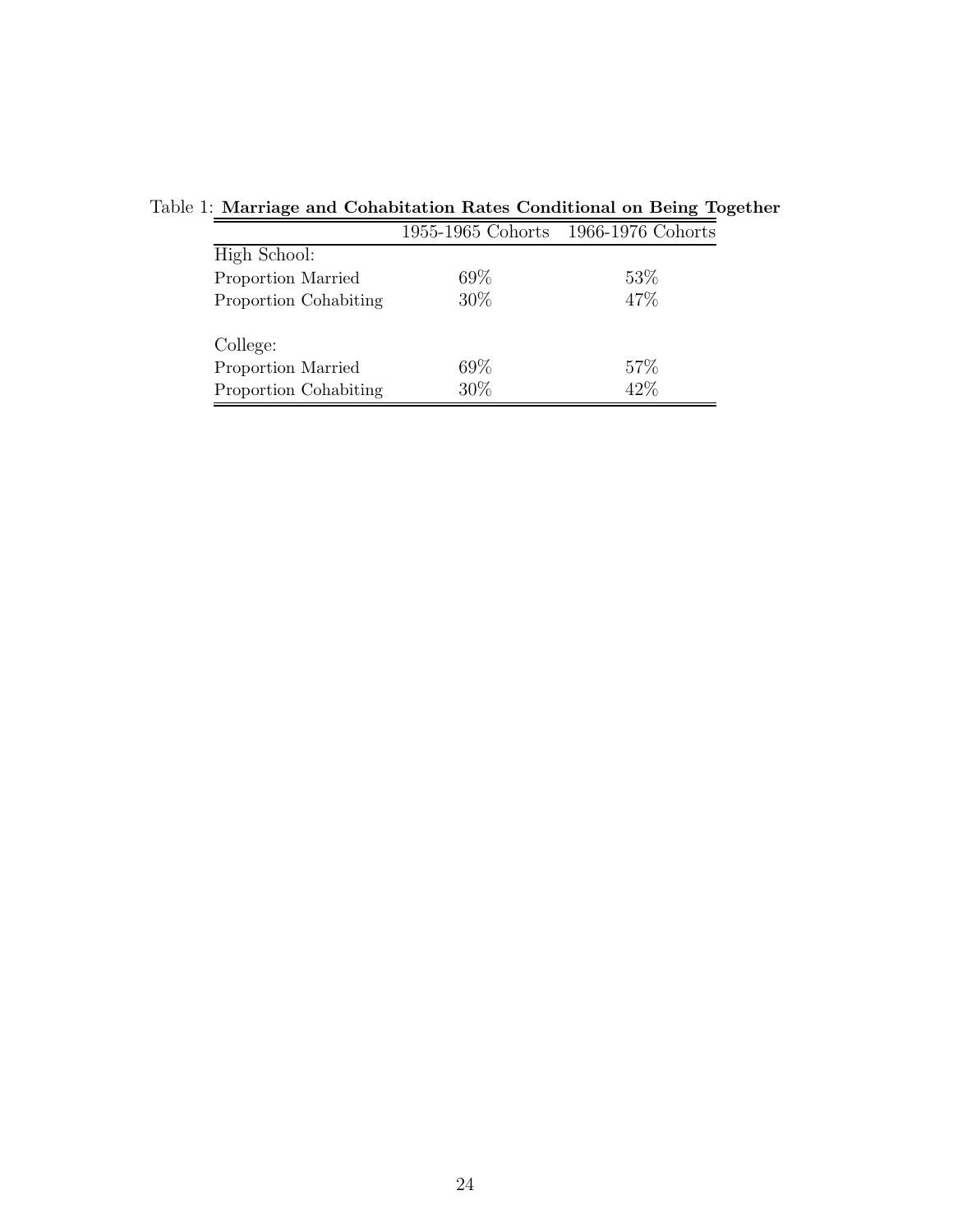Table 2: Labor Market and Housework Hours by Gender and Relationship Status, 1955-1965 Cohort

|                       | Married | Cohabiting |
|-----------------------|---------|------------|
| Labor Market Hours:   |         |            |
| Males - No Children   | 2086    | 1907       |
| Males - Children      | 2084    | 1886       |
| Females - No Children | 1574    | 1740       |
| Females - Children    | 1046    | 1116       |
|                       |         |            |
| Housework Hours:      |         |            |
| Males - No Children   | 7       | 7          |
| Males - Children      | 8       | 10         |
| Females - No Children | 13      | 11         |
| Females - Children    | 20      | 18         |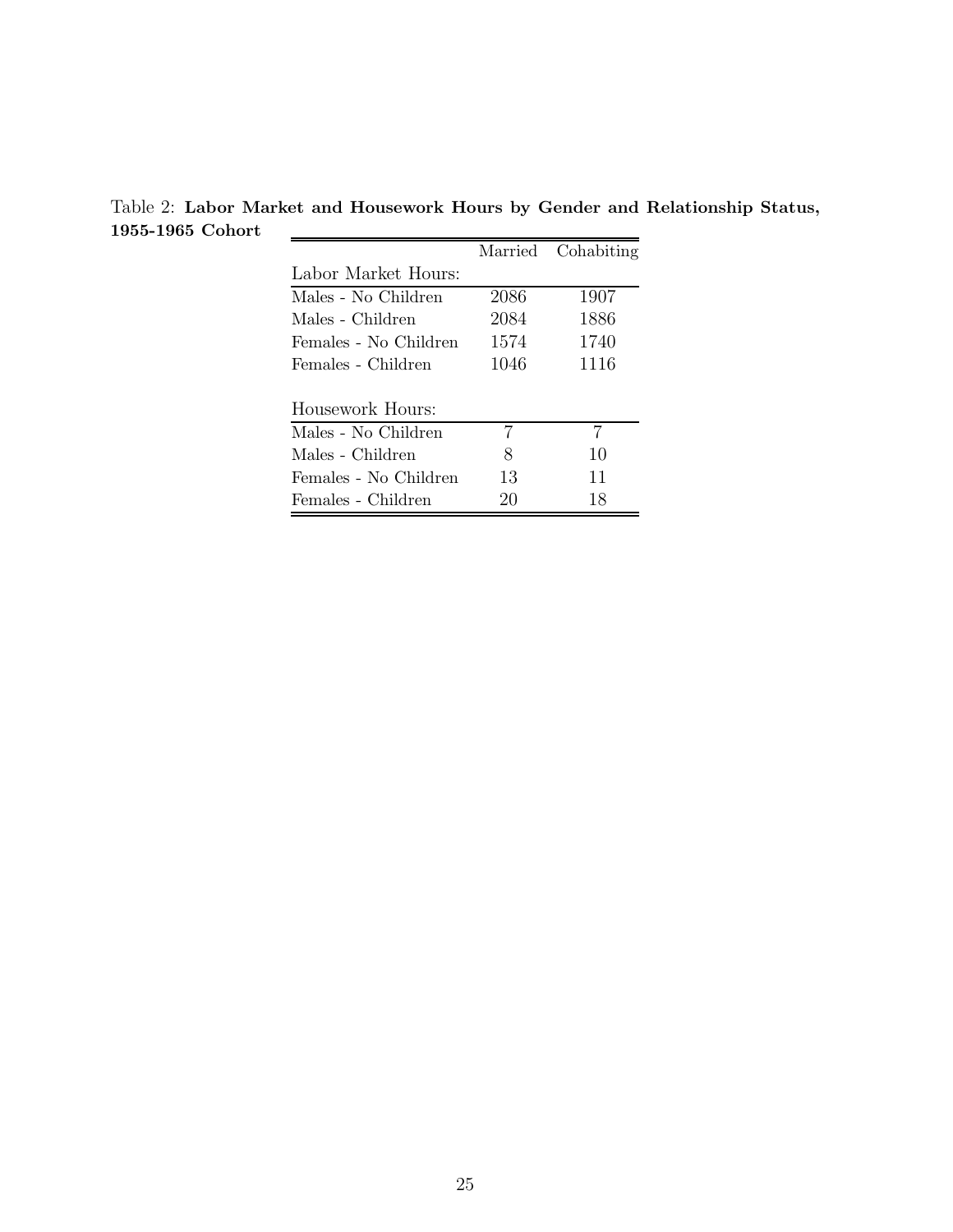#### Table 3: Regression of Hours Worked

Dependent variable is the total number hours spent working in the previous calendar year at all jobs. The regression includes dummies for married or cohabiting households, with single s the excluded category. Individual fixed effects are included. The regressions for men includes 55,760 observations of 2,997 distinct respondents. The regressions for women includes 59,599 observations of 3,107 distinct respondents. Standard errors are in parentheses.

|               |         | Male   |         | Female |
|---------------|---------|--------|---------|--------|
| Age           | 239     | (3.2)  | 249     | (3.3)  |
| Age squared   | $-3.23$ | (.051) | $-3.31$ | (.051) |
| one child     | 19.4    | (13)   | $-416$  | (11)   |
| two children  | $-7.1$  | (14)   | $-674$  | (12)   |
| $>2$ children | $-33.8$ | (18)   | $-842$  | (16)   |
| Married       | 168     | (11.2) | $-85.5$ | (9.0)  |
| Cohabiting    | 127     | (15.6) | $-9.32$ | (14.5) |
| constant      | $-2302$ | (46)   | $-2565$ | 47     |
| $\,R^2$       |         | .19    |         | .16    |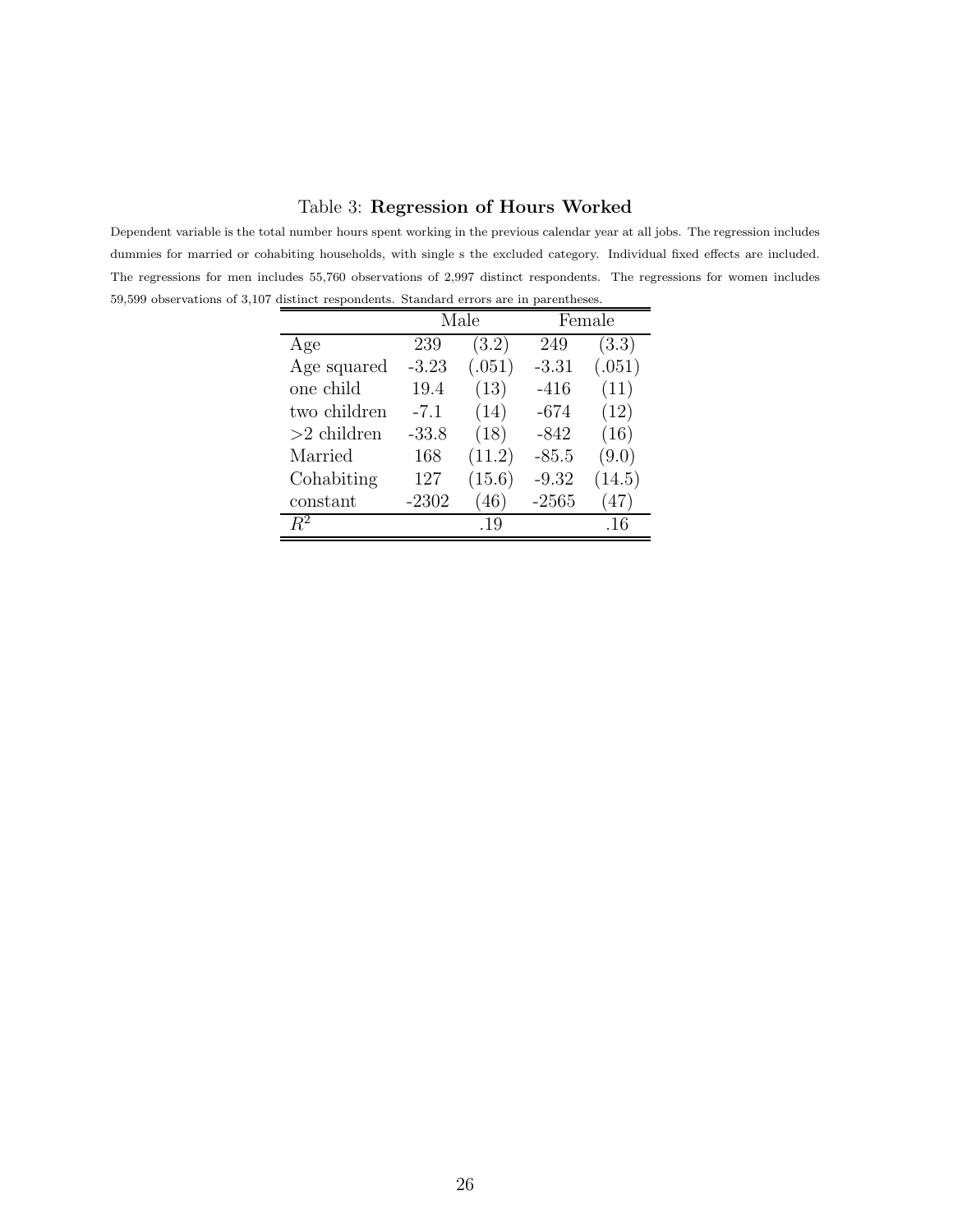#### Table 4: Regression of Housework Hours

Dependent variable is weekly hours spent on household production, the answer to the question "About how much time do you [or does your spouse] spend on housework in an average week, I mean time spent cooking, cleaning and doing other work around the house." The regression includes only married or cohabiting households, with cohabiting the excluded category. Household fixed effects are included. The regression for the wife's hours includes 52,556 observations of 5,169 distinct households. The regression for the husbands's hours includes 51,525 observations of 5,593 distinct households. Standard errors are in parentheses.

|                      |         | Husband's Hours |        | Wife's Hours |
|----------------------|---------|-----------------|--------|--------------|
| Married              | $-2.04$ | (.17)           | 1.9    | (.37)        |
| Husband's work hours | $-.075$ | (.002)          | .070   | (.004)       |
| Wife's work hours    | .029    | (.002)          | $-.29$ | (.004)       |
| one child            | .60     | (.09)           | 3.52   | (.16)        |
| two children         | .93     | (.10)           | 5.58   | (.17)        |
| $>2$ children        | 1.35    | (.13)           | 8.21   | (.22)        |
| constant             | 11.1    | (.19)           | 23.3   | (0.21)       |
| $R^2$                |         | .05             |        | .22          |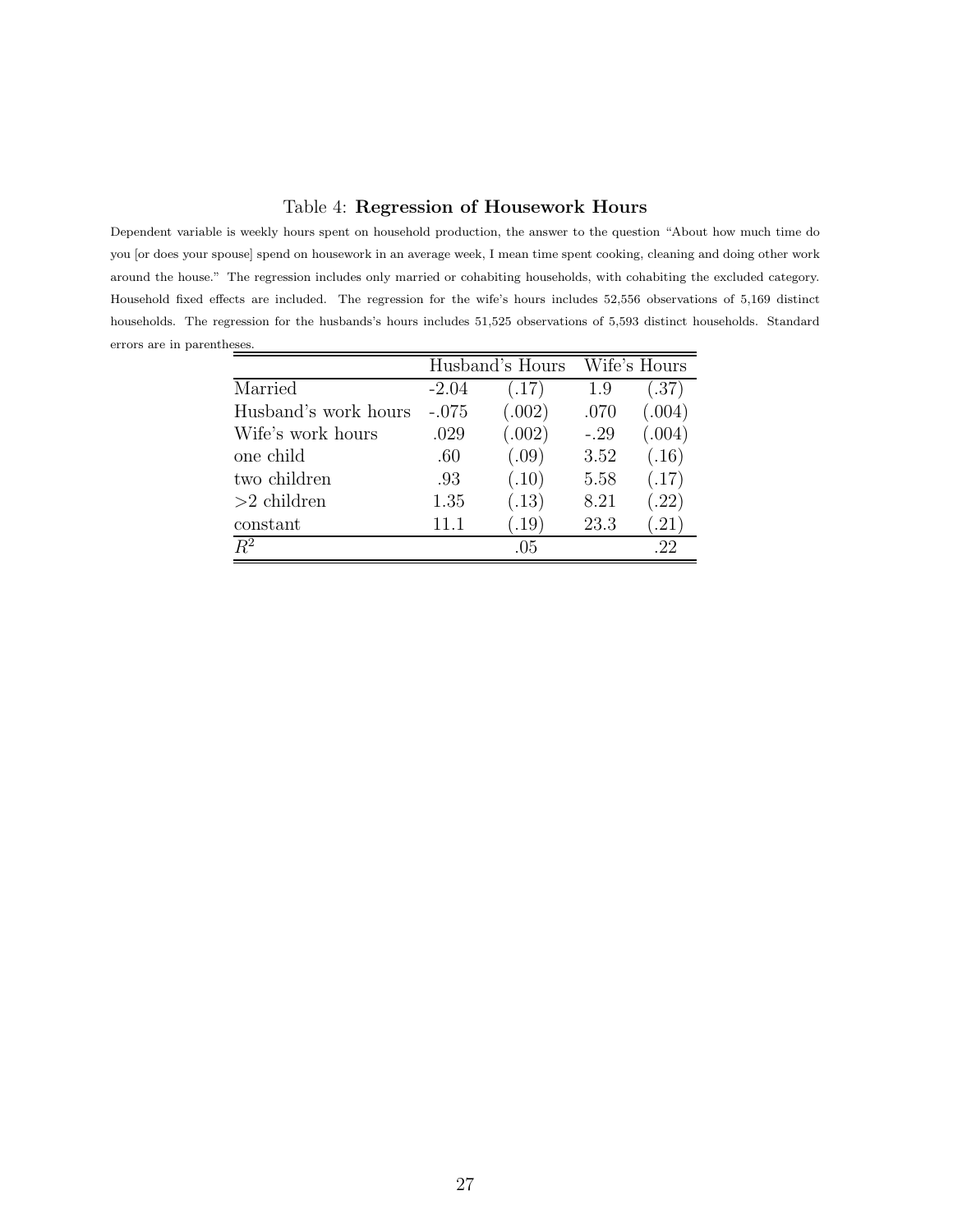| тарие от в аганиет в вещнате                   | $\sigma$ of $\sigma$ is a contracted to $\sigma$ |         |
|------------------------------------------------|--------------------------------------------------|---------|
| Weight on leisure-no child $(\alpha_0)$        | 0.42                                             | (0.001) |
| Weight on leisure-child $(\alpha_1)$           | 0.46                                             | (0.002) |
| Utility from children $(a_0)$                  | 2.86                                             | (0.037) |
| Utility of being married $(\varphi_m)$         | 0.17                                             | (0.021) |
| Divorce penalty $(\varphi_m)$                  | $-1.86$                                          | (0.104) |
| Dissolve cohabitation penalty $(\varphi_c)$    | 0.0                                              |         |
| Dollar Equivalent Values of the Utility Terms: |                                                  |         |
| Utility of being married $(\varphi_m)$         | \$32                                             |         |
| Divorce penalty $(\varphi_m)$                  | \$1188                                           |         |

Table 5: Parameter Estimates - Utility Function

Table 6: Parameter Estimates - Home Production Technology Substitution between hrs and mkt good  $(\sigma)$  0.42 (0.001) Substitution between male and female housework hours  $(\nu)$  0.72 (0.013) Increase in home productivity from children  $(\phi)$  0.96 (0.012) Productivity of male housework hours  $(\delta_m)$  0.54 (0.007) Productivity of female housework hours  $(\delta_f)$  0.74 (0.013)

Table 7: Parameter Estimates - Match Quality & Fertility

| Mean starting match quality draw $(\mu_{\theta})$            |      | $1.68$ $(0.017)$ |
|--------------------------------------------------------------|------|------------------|
| Variance of starting match quality draw $(\sigma_{\theta})$  | 1.00 |                  |
| Probability of positive match quality shock $(p_{\theta}^+)$ | 0.46 | (.001)           |
| Probability of negative match quality shock $(p_{\theta}^-)$ | 0.44 | (.002)           |
| Probability of having a child $(p_{fert})$                   | 0.28 | (.007)           |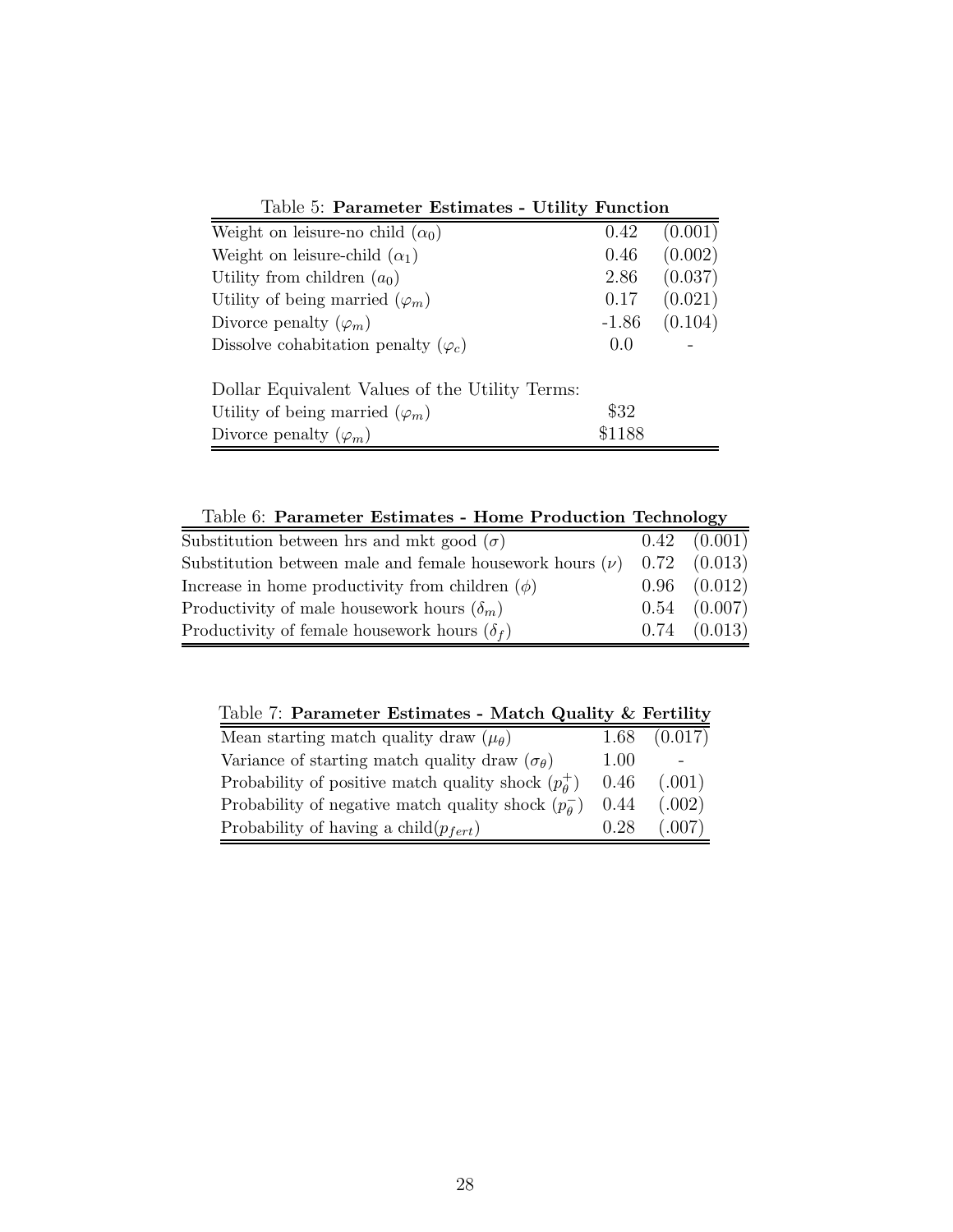| Table 8: Parameter Estimates - Wages                  |      |         |  |  |
|-------------------------------------------------------|------|---------|--|--|
| Wage Process                                          |      |         |  |  |
| Wage depreciation rate - male $(\delta_{wm})$         | 0.20 | (0.003) |  |  |
| Wage depreciation rate - female $(\delta_{wf})$       | 0.21 | (0.003) |  |  |
| HC returns to work - male $(\eta_m)$                  | 0.19 | (0.005) |  |  |
| HC returns to work - female $(\eta_f)$                | 0.10 | (0.002) |  |  |
| curvature of HC returns to work $(\psi)$              | 0.35 | (0.003) |  |  |
| variance of wage shock - male $(\sigma_{wm})$         | 0.15 | (0.004) |  |  |
| variance of wage shock - female $(\sigma_{wm})$       | 0.38 | (0.009) |  |  |
| Initial Wage Distribution                             |      |         |  |  |
| mean initial log wage - male, HS $(\mu_{wm1})$        | 0.94 | (0.114) |  |  |
| mean initial log wage - male, college $(\mu_{wm2})$   | 1.99 | (.044)  |  |  |
| mean initial log wage - female, HS $(\mu_{wf1})$      | 0.38 | (0.213) |  |  |
| mean initial log wage - female, college $(\mu_{wf2})$ | 1.88 | (0.05)  |  |  |
| variance of initial log wage $(\sigma_{w0})$          | 1.73 | (0.27)  |  |  |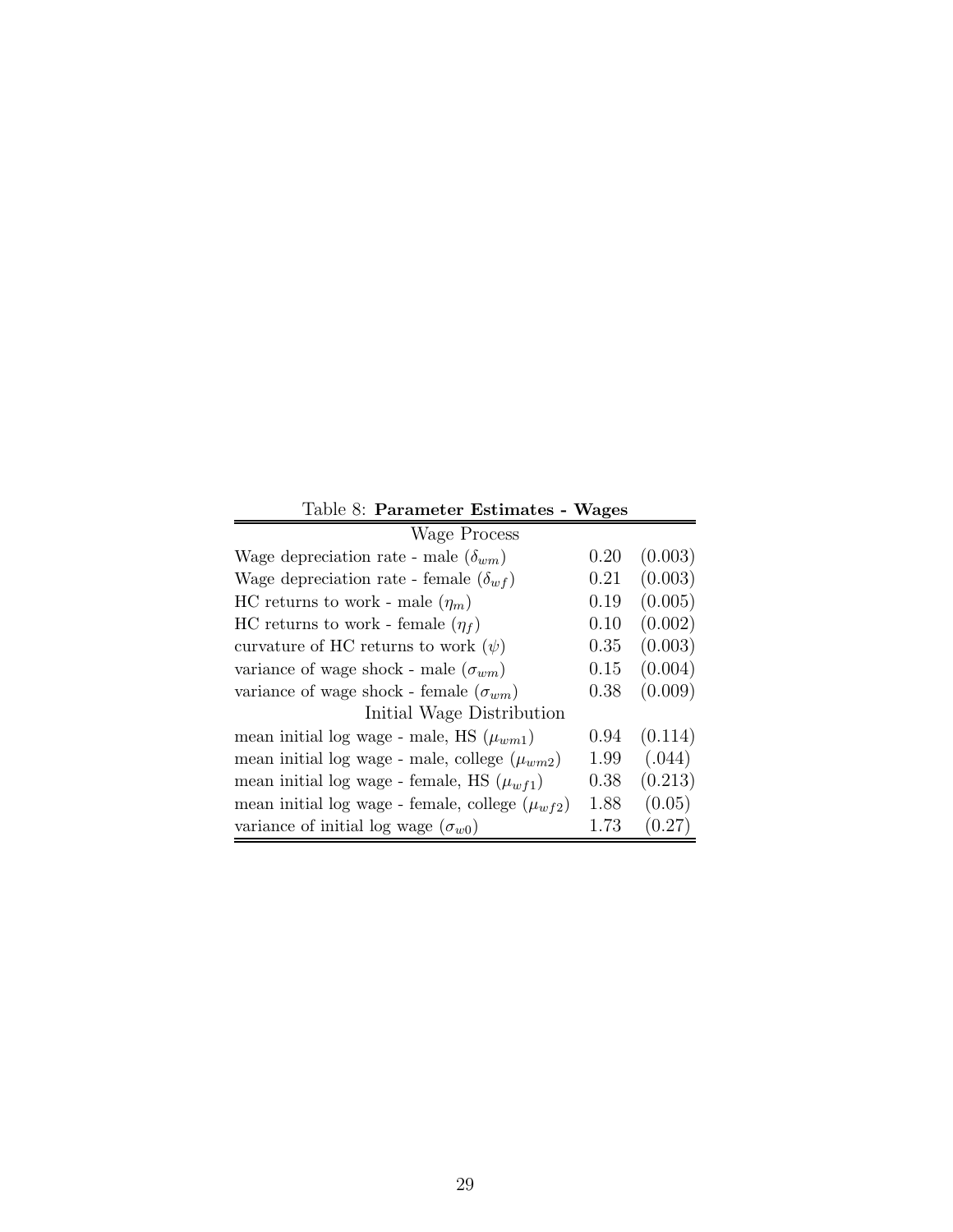|                     | Model   | Data    |
|---------------------|---------|---------|
| Fraction Married    |         |         |
| Age 21-25           | 37.9%   | 40.9%   |
| Age 26-31           | 59.5%   | 58.9%   |
| Fraction Cohabiting |         |         |
| Age 21-25           | 5.7%    | $4.6\%$ |
| Age 26-31           | $4.3\%$ | 6.1%    |

Table 9: Marriage and cohabitation rates by gender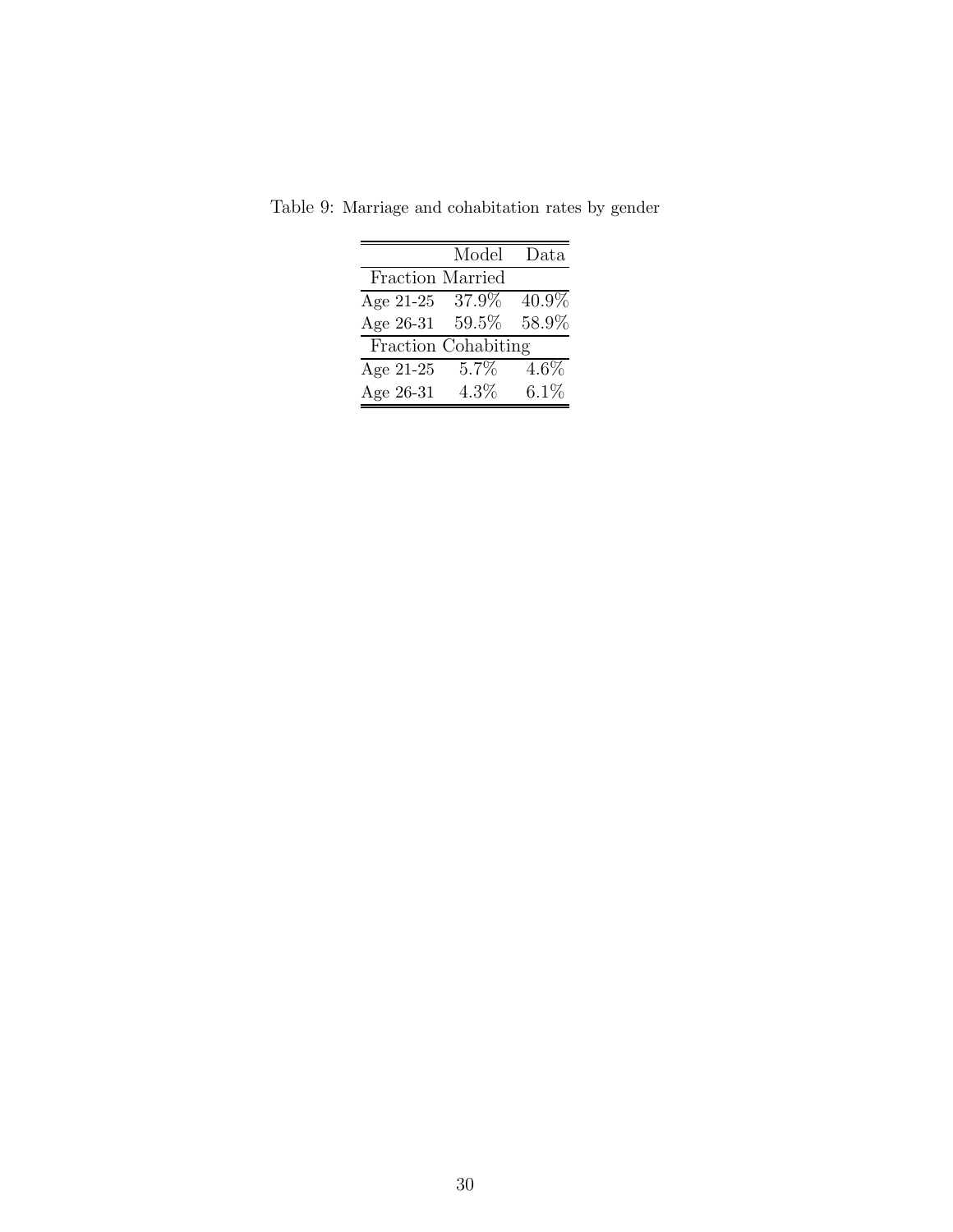Table 10: Annual rates of relationship dissolution by relationship type and duration of relationship

|                    | Model Data     |         |
|--------------------|----------------|---------|
| Married            |                |         |
| Duration 1-3 years | $2.4\%$        | $5.7\%$ |
| Cohabiting         |                |         |
| Duration 1-3 years | $14.5\%$ 17.4% |         |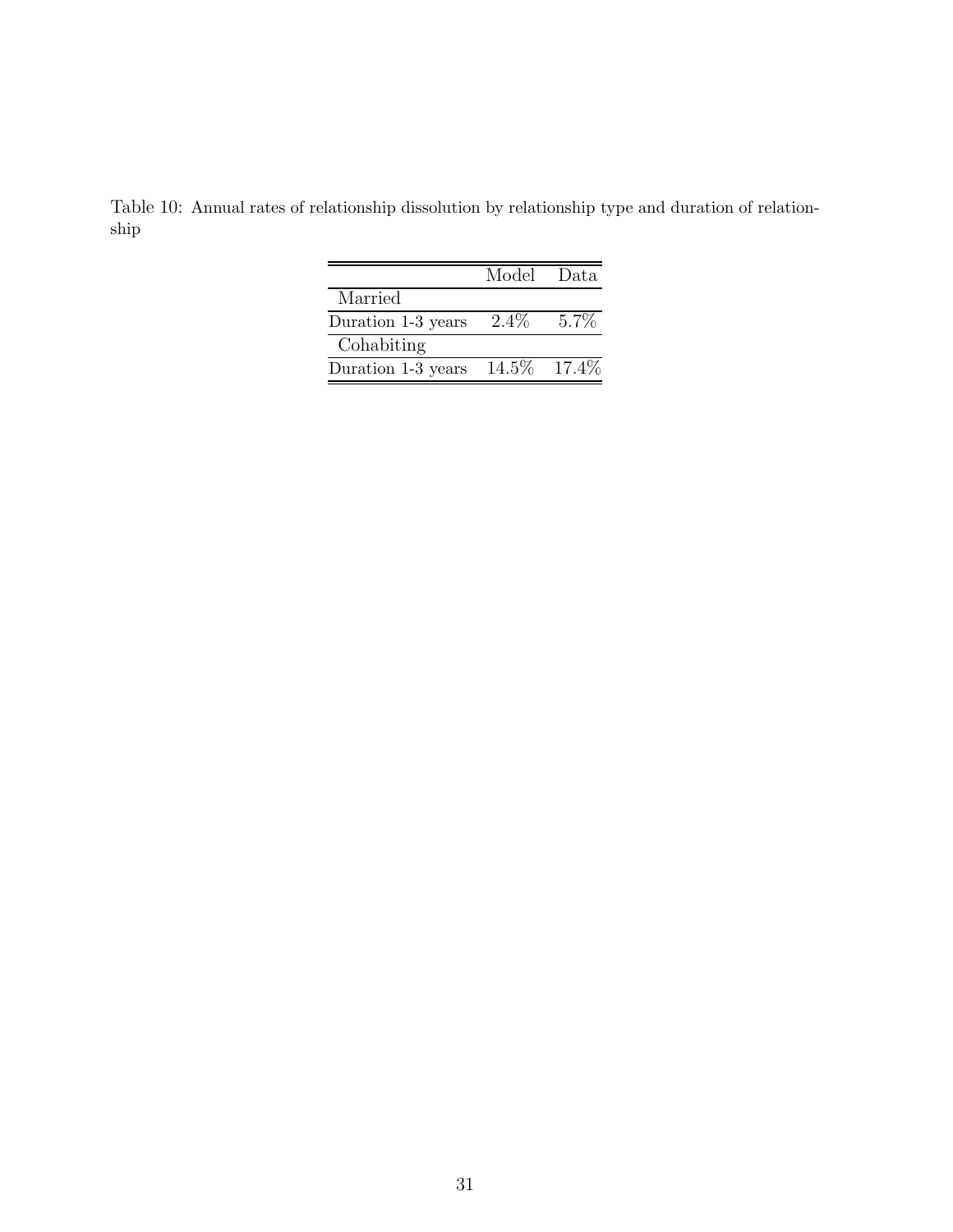Table 11: Annual hours of labor market work by gender, relationship status, and children. Age 25.

|                   | Model | Data |
|-------------------|-------|------|
| Single            |       |      |
| Male - No Child   | 2291  | 1951 |
| Female - No Child | 2148  | 1919 |
| Married           |       |      |
| Male - No Child   | 2114  | 2100 |
| Male - Child      | 1813  | 2013 |
| Female - No Child | 1666  | 1615 |
| Female - Child    | 964   | 954  |
| Cohabiting        |       |      |
| Male - No Child   | 2154  | 2005 |
| Male - Child      | 1795  | 1705 |
| Female - No Child | 1883  | 1742 |
| Female - Child    | 1308  | 913  |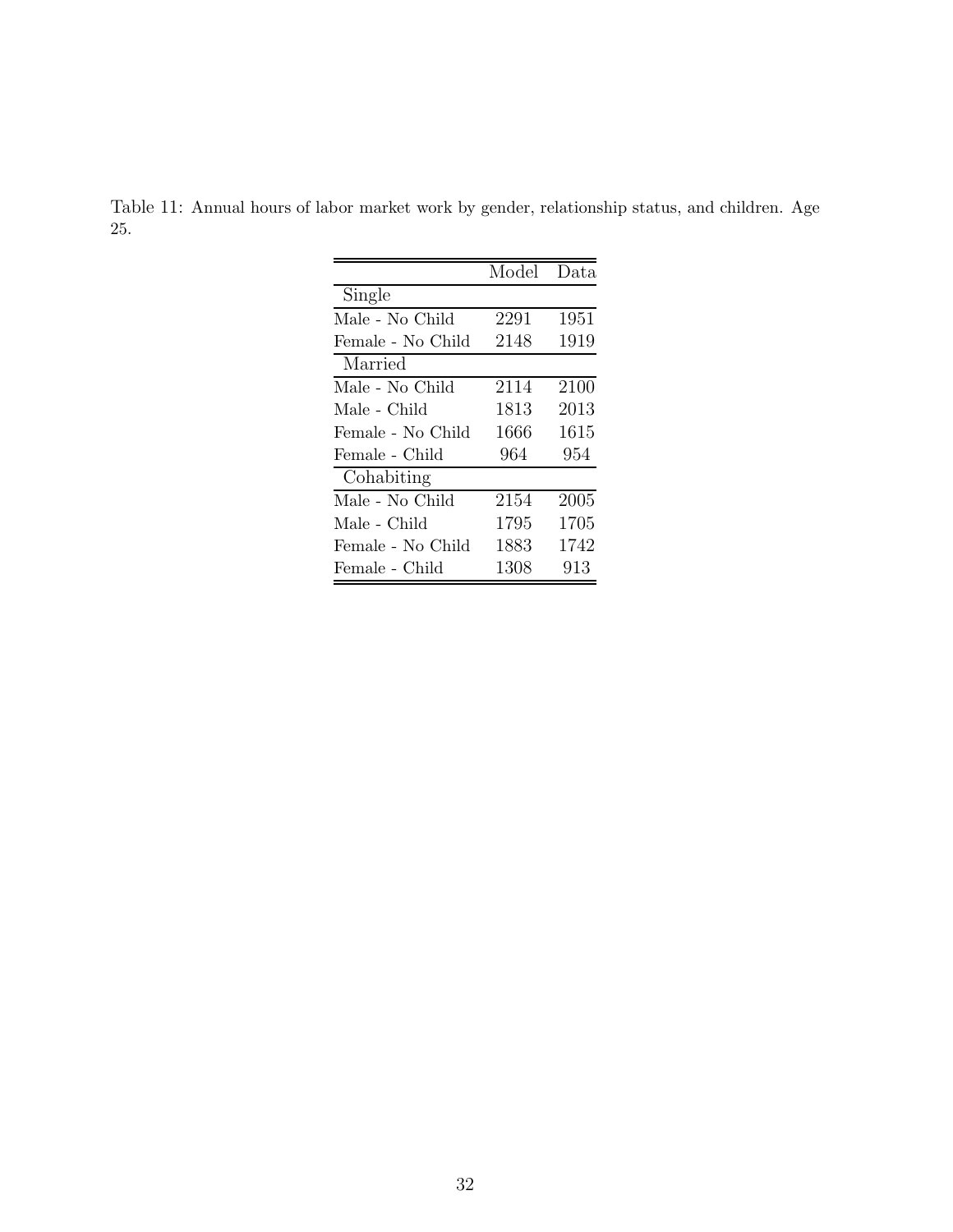|                   | Model Data |    |
|-------------------|------------|----|
| Married           |            |    |
| Male - No Child   | 5          | 7  |
| Male - Child      | 10         | 8  |
| Female - No Child | 13         | 13 |
| Female - Child    | 23         | 22 |
| Cohabiting        |            |    |
| Male - No Child   | 5          | 8  |
| Male - Child      | 10         | 10 |
| Female - No Child | 10         | 10 |
| Female - Child    | 20         | 18 |

Table 12: Weekly hours of housework by gender, relationship status, and children. Age 25.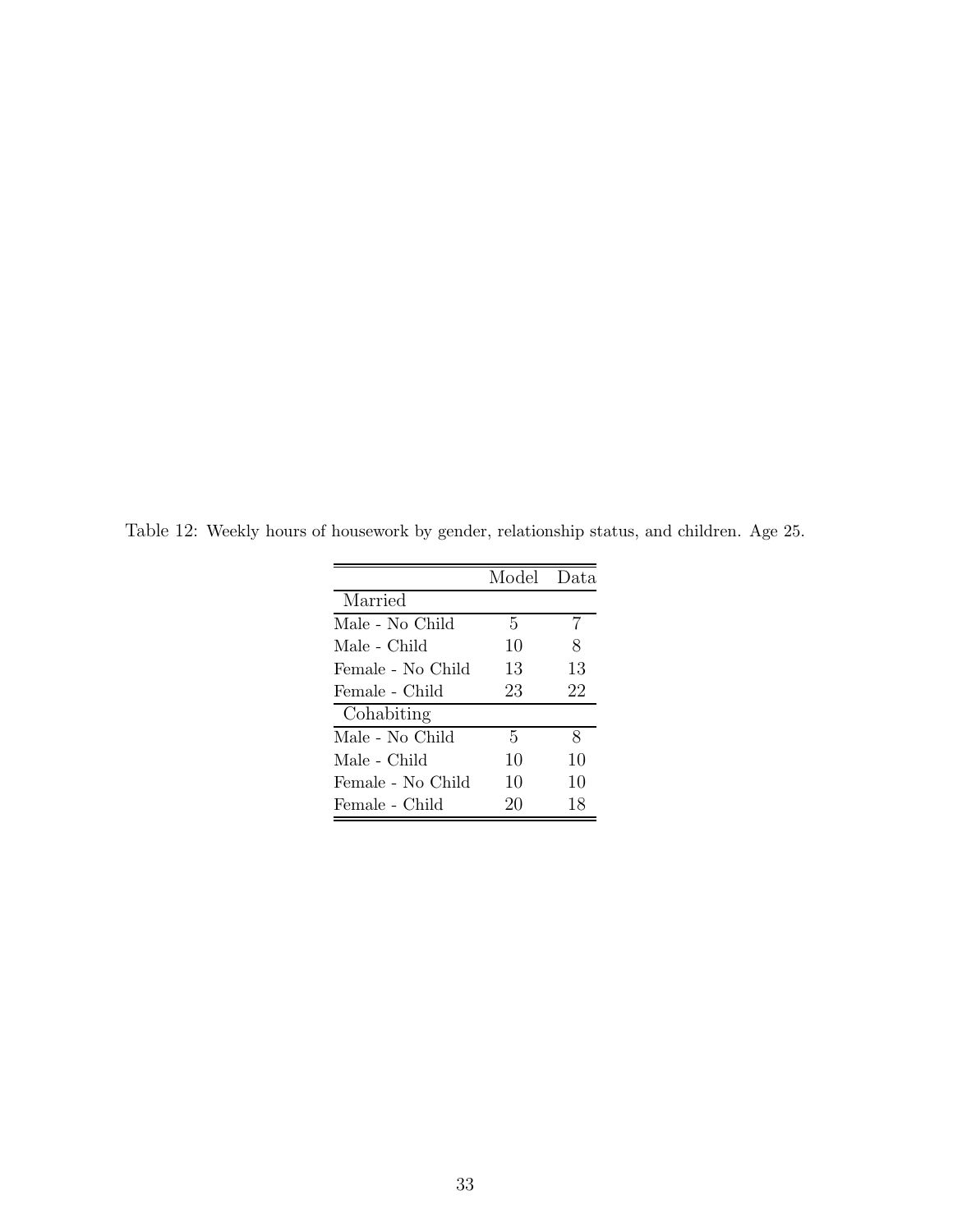Table 13: Average log wage among those working positive hours in the labor market, by gender, education and age.

|                     | Model | Data |
|---------------------|-------|------|
| Female              |       |      |
| High School, Age 26 | 1.76  | 1.74 |
| High School, Age 32 | 1.86  | 1.70 |
| High School, Age 38 | 1.92  | 1.87 |
| College, Age 26     | 1.93  | 1.98 |
| College, Age 32     | 1.97  | 2.08 |
| College, Age 38     | 1.99  | 2.08 |

Table 14: Average log wage among those working positive hours in the labor market, by gender, education and age.

|                     | Model | Data |
|---------------------|-------|------|
| Male                |       |      |
| High School, Age 26 | 1.86  | 1.85 |
| High School, Age 32 | 2.07  | 2.13 |
| High School, Age 38 | 2.18  | 2.17 |
| College, Age 26     | 1.76  | 1.74 |
| College, Age 32     | 1.86  | 1.70 |
| College, Age 38     | 1.92  | 1.87 |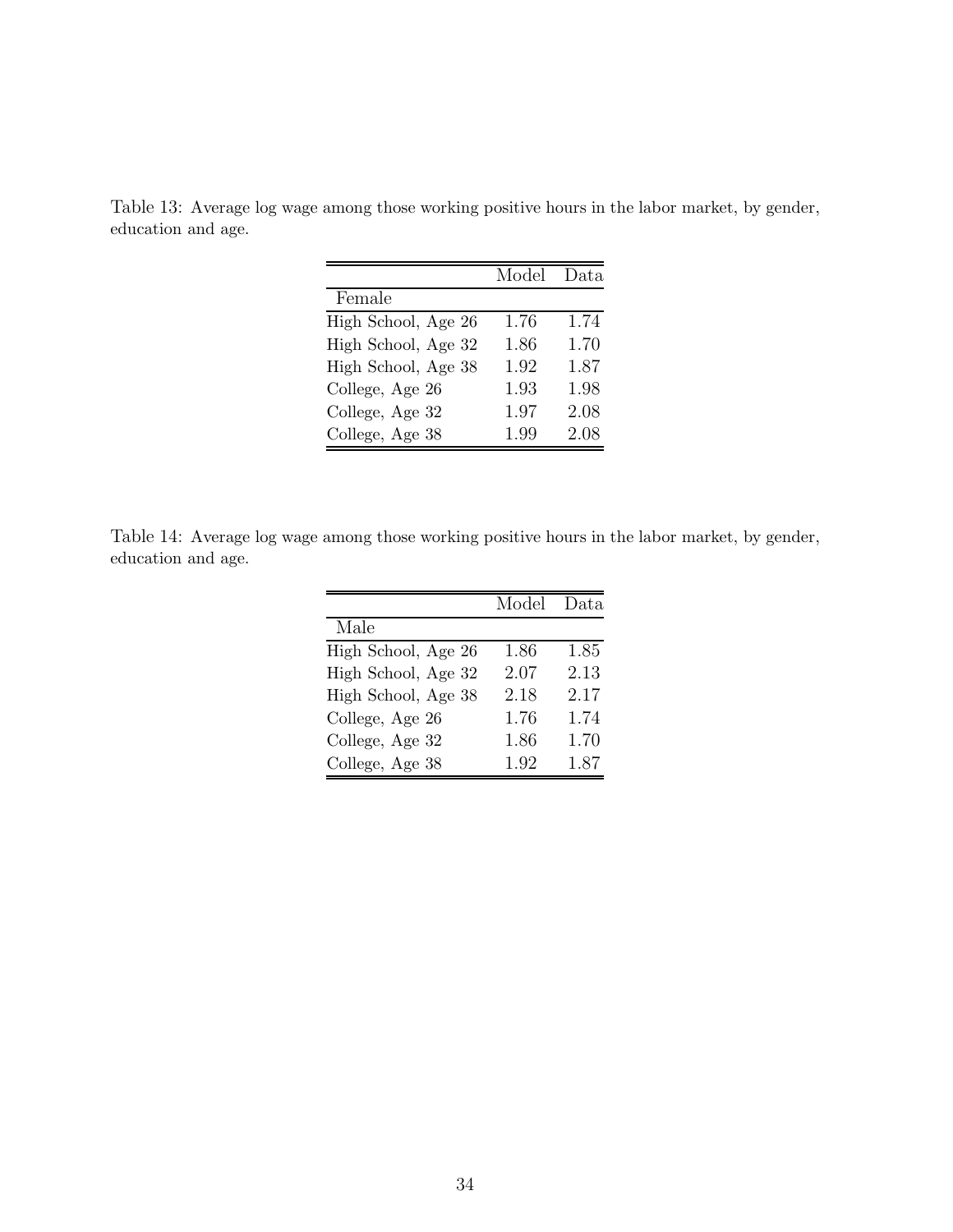Table 15: Sorting Patterns

|            | Model | Data |
|------------|-------|------|
| Married    |       |      |
| Age $24$   | 3.81  | 3.46 |
| Age 28     | 4.20  | 4.05 |
| Age 32     | 4.31  | 4.45 |
| Cohabiting |       |      |
| Age $24$   | 3.95  | 3.56 |
| Age 28     | 4.43  | 4.27 |
| Age $32$   | 4.37  | 4.49 |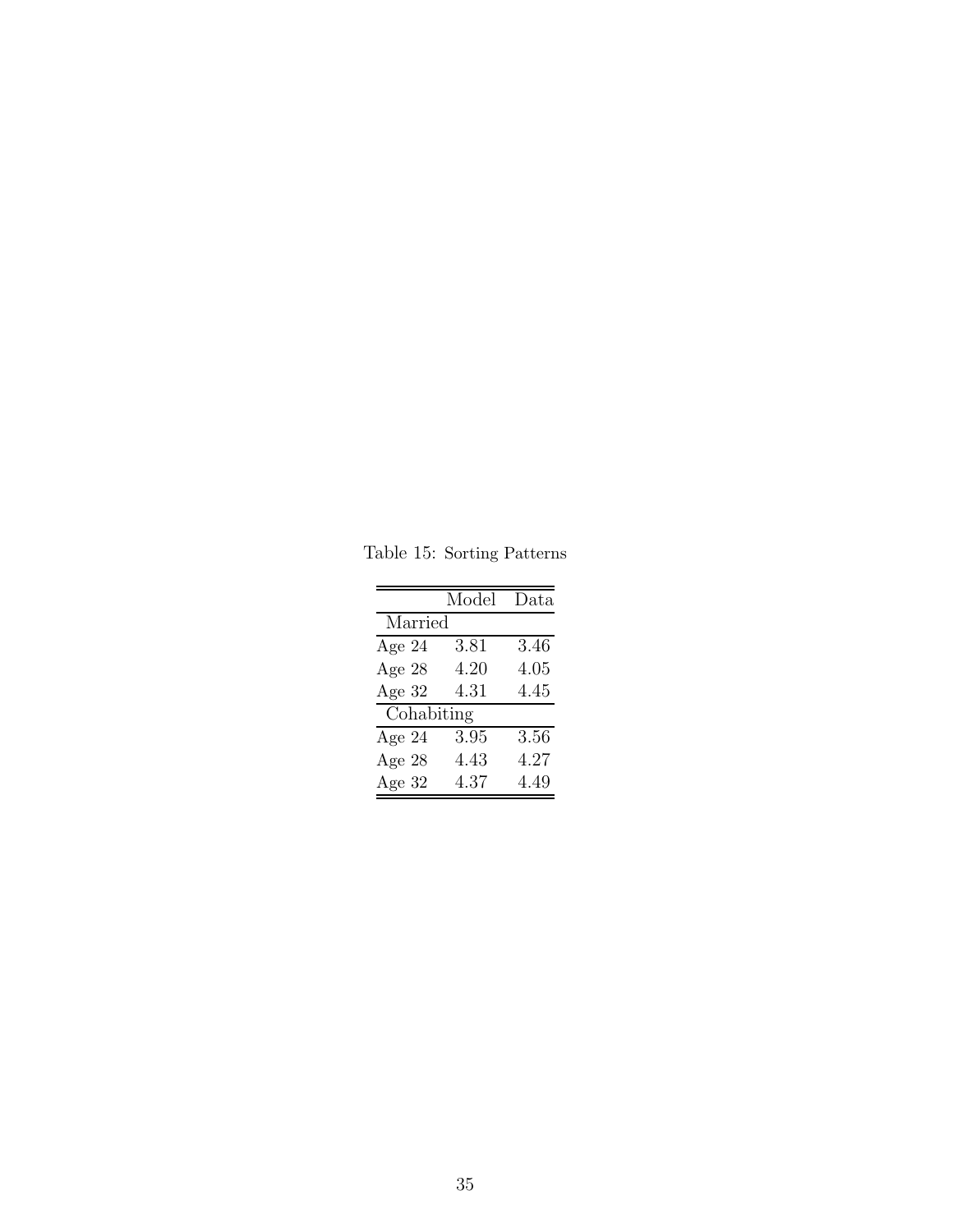### Policy Experiments

Table 16: Experiment I: Effect of Increasing Divorce Costs on Marriage and Cohabitation Rates

|                                               | <b>Baseline</b> | Experiment I |
|-----------------------------------------------|-----------------|--------------|
| Proportion Married - Age 21-25                | $37.9\%$        | 18.3%        |
| Proportion Cohabiting - Age 21-25             | $5.7\%$         | 25.3%        |
| Proportion Married - Age 26-31                | $59.5\%$        | 52.0%        |
| Proportion Cohabiting - Age 26-31             | $4.3\%$         | 11.8%        |
| Dissolution Rates - Married - Duration 1-3    | $2.4\%$         | $0.8\%$      |
| Dissolution Rates - Cohabiting - Duration 1-3 | 14.5%           | 8.3%         |
| Children - Married                            | 74.7%           | 78.4\%       |
| Children - Cohabiting                         | $17.9\%$        | 32.9%        |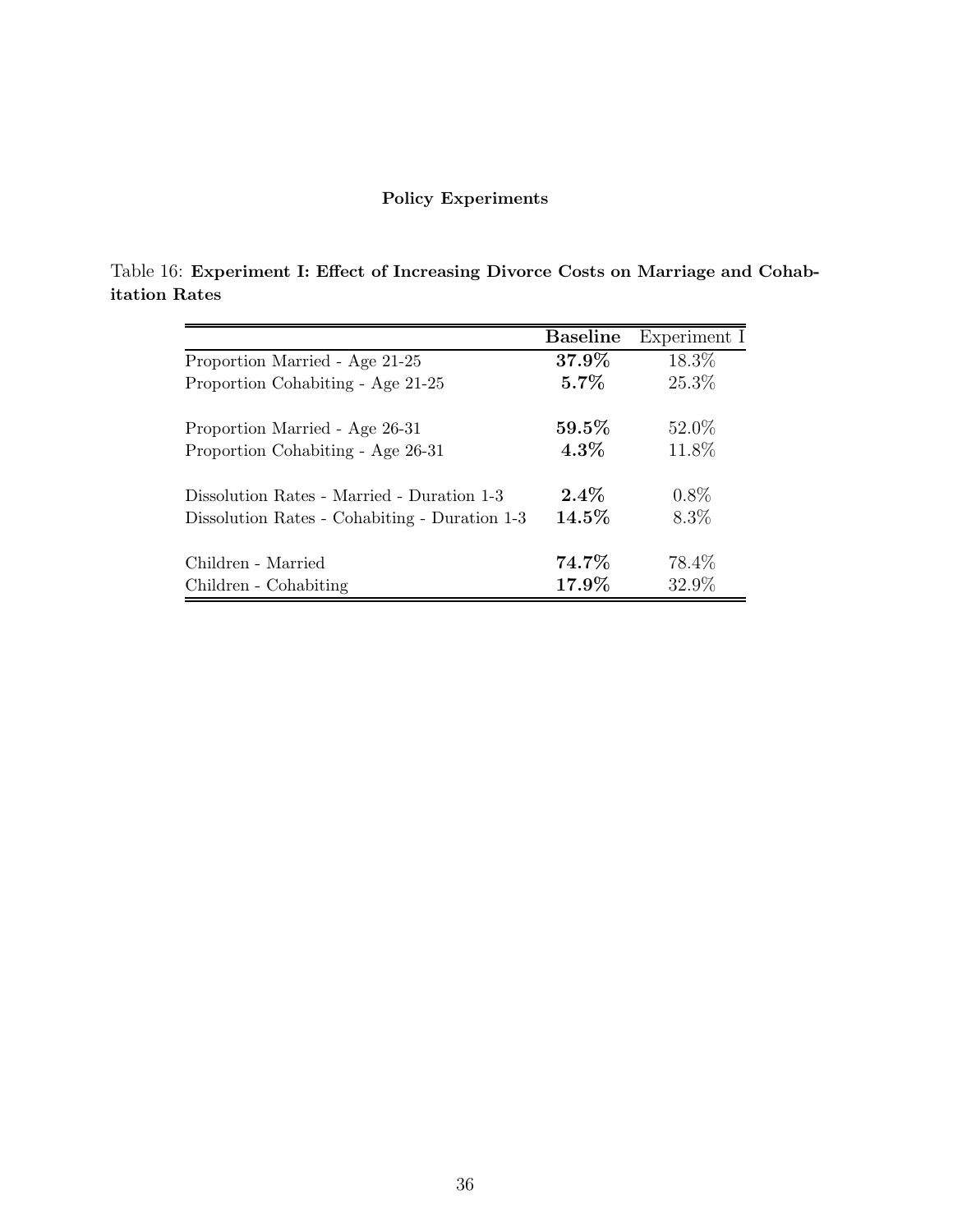|                   | <b>Baseline</b> | Experiment I |
|-------------------|-----------------|--------------|
| Married           |                 |              |
| Male - No Child   | 2114            | 2078         |
| Male - Child      | 1813            | 1833         |
| Female - No Child | 1666            | 1572         |
| Female - Child    | 964             | 931          |
| Cohabiting        |                 |              |
| Male - No Child   | 2154            | 2135         |
| Male - Child      | 1795            | 1806         |
| Female - No Child | 1883            | 1771         |
| Female - Child    | 1308            | 1091         |

Table 17: Experiment I: Effect of Increasing Divorce Costs on Labor Market Hours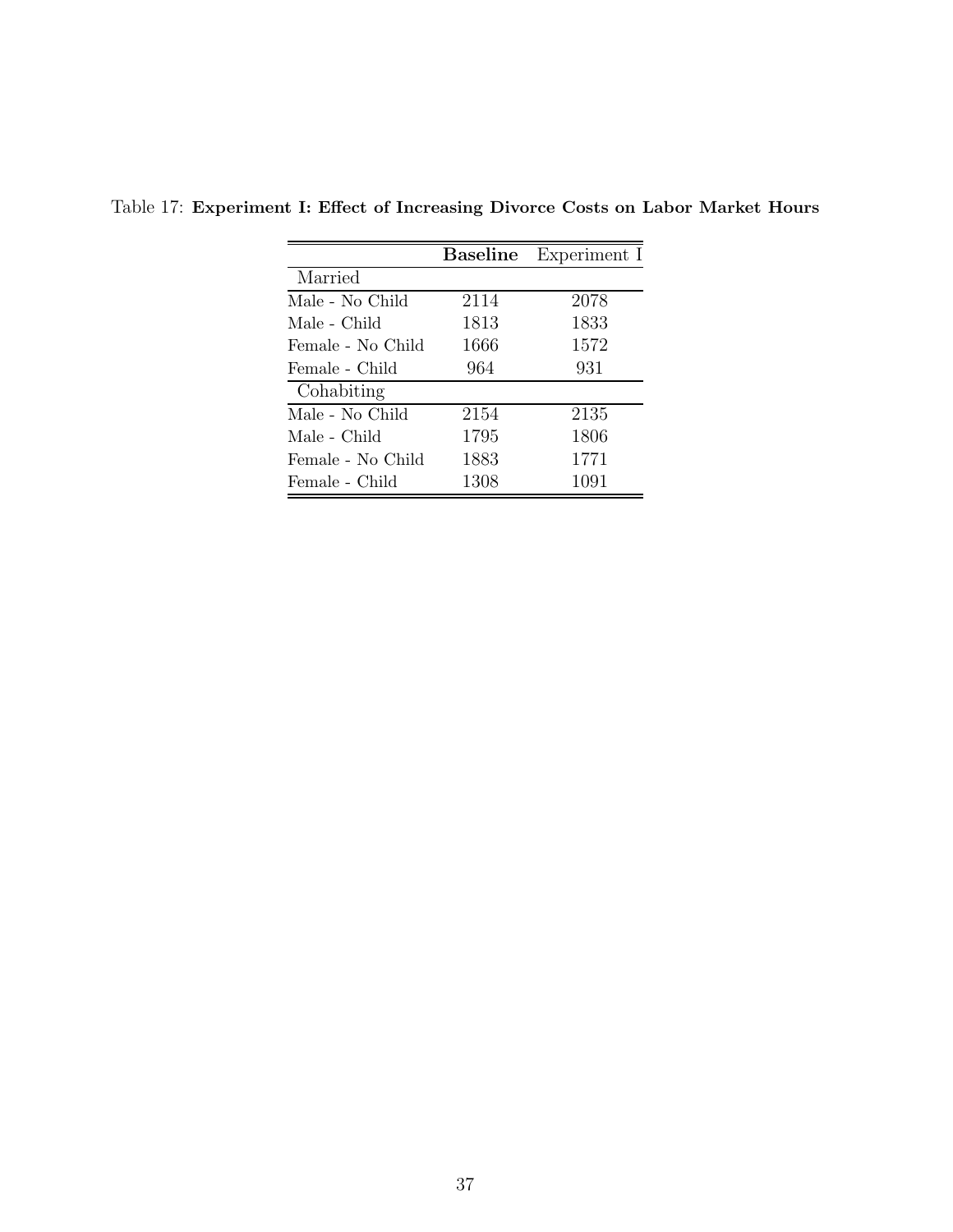|                   | Baseline | Experiment I |
|-------------------|----------|--------------|
| Married           |          |              |
| Male - No Child   | 5        | 5            |
| Male - Child      | 10       | 10           |
| Female - No Child | 13       | 14           |
| Female - Child    | 23       | 24           |
| Cohabiting        |          |              |
| Male - No Child   | 5        | 5            |
| Male - Child      | 10       | 10           |
| Female - No Child | 10       | 11           |
| Female - Child    | 20       | 22           |

Table 18: Experiment I: Effect of Increasing Divorce Costs on Housework Hours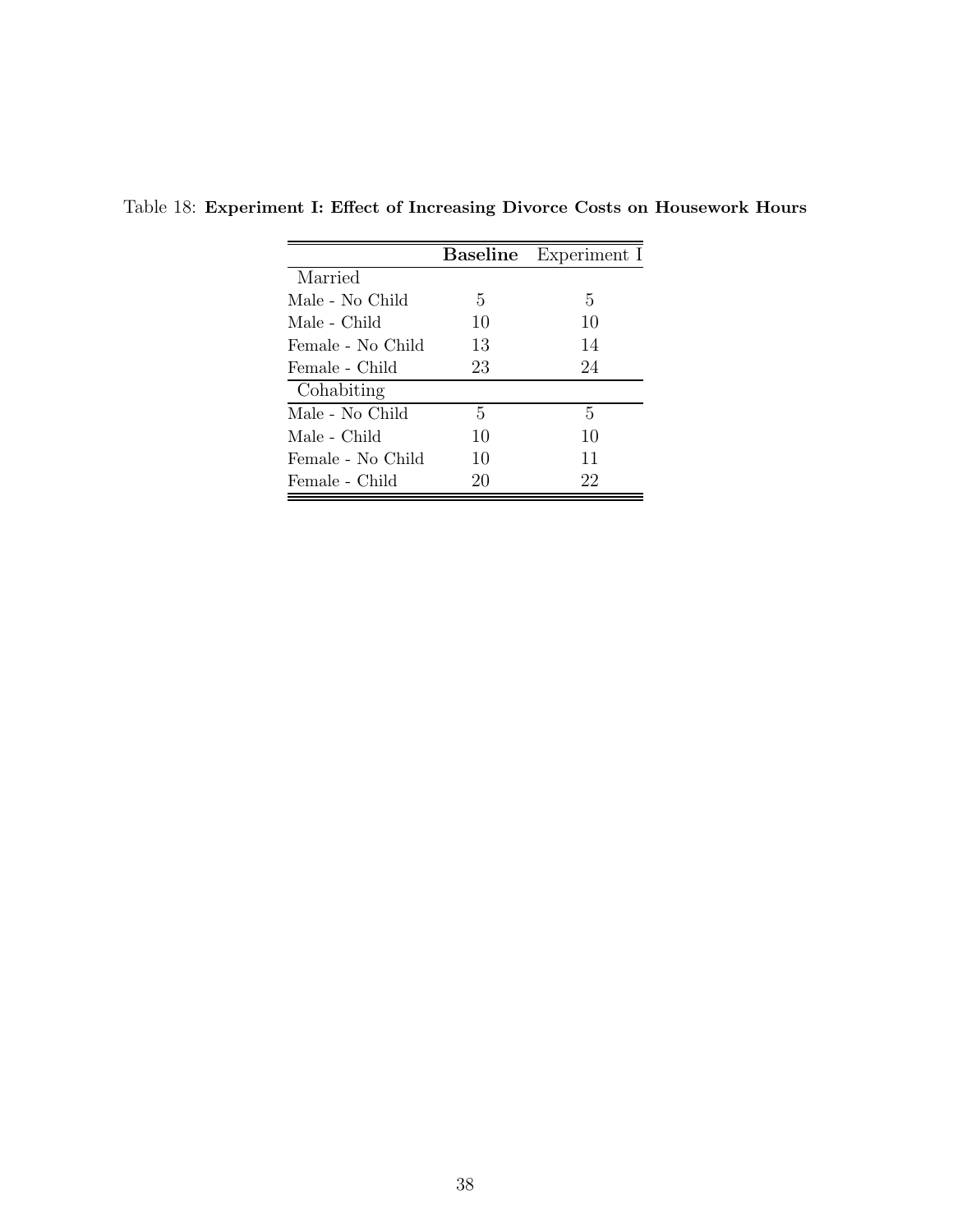|         | Baseline | Experiment I |
|---------|----------|--------------|
| Males   | 343.19   | 342.95       |
| Females | 342.89   | 342.68       |

Table 19: Experiment I: Change in Expected Lifetime Utility at Age 16